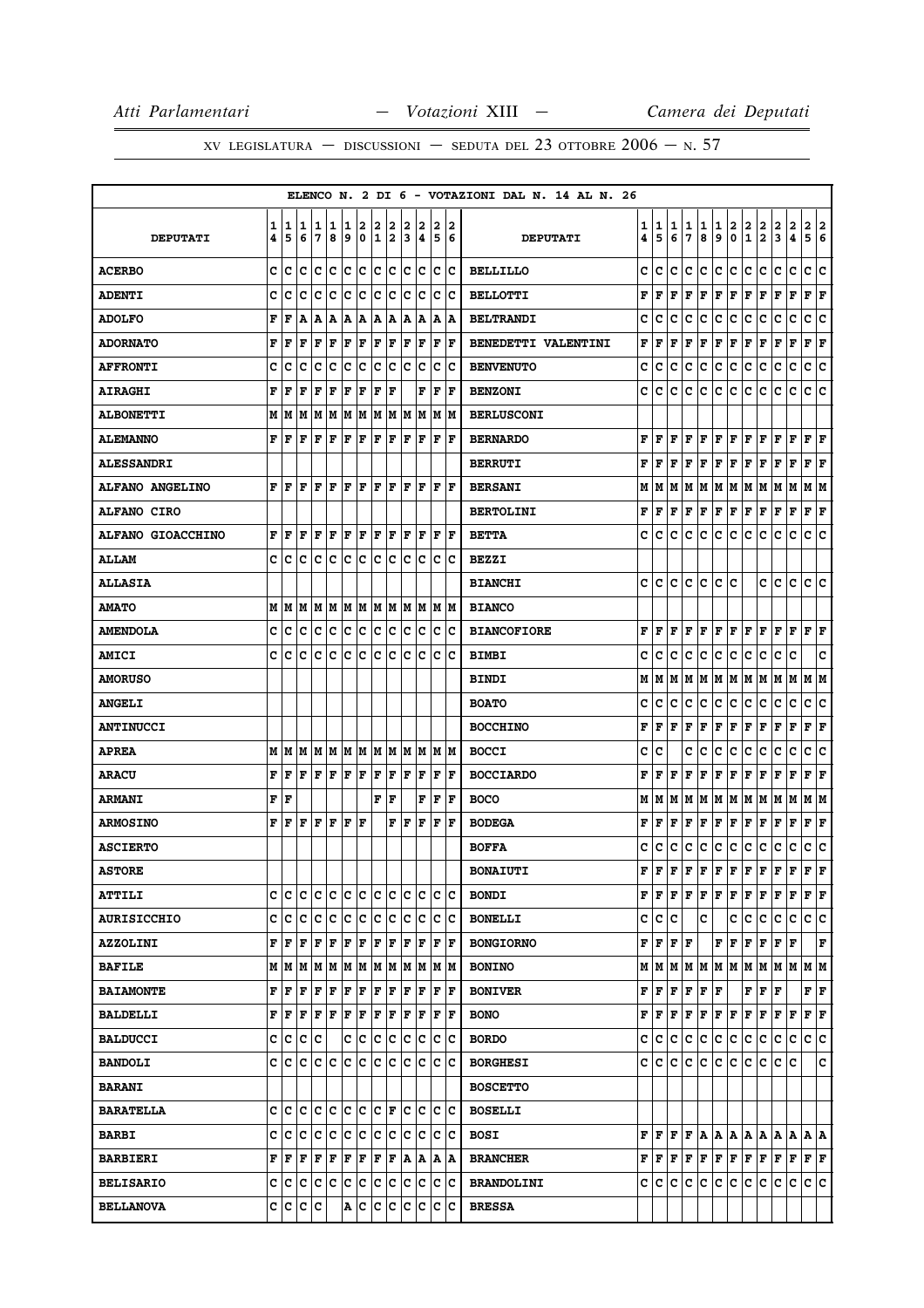|                     |        |        |        |        |             |        |        |                  |        |        |        |        |                      | ELENCO N. 2 DI 6 - VOTAZIONI DAL N. 14 AL N. 26 |        |        |        |        |                                           |        |                          |               |                                                                                                                                                                              |               |                        |                             |               |
|---------------------|--------|--------|--------|--------|-------------|--------|--------|------------------|--------|--------|--------|--------|----------------------|-------------------------------------------------|--------|--------|--------|--------|-------------------------------------------|--------|--------------------------|---------------|------------------------------------------------------------------------------------------------------------------------------------------------------------------------------|---------------|------------------------|-----------------------------|---------------|
| <b>DEPUTATI</b>     | 1<br>4 | 1<br>5 | 1<br>6 | 1<br>7 | 1<br>8      | 1<br>9 | 2<br>0 | 2<br>$\mathbf 1$ | 2<br>2 | 2<br>3 | 2<br>4 | 2<br>5 | 2<br>6               | <b>DEPUTATI</b>                                 | 1<br>4 | 1<br>5 | 1<br>6 | 1<br>7 | 1<br>8                                    | 1<br>9 | 2<br>0                   | $\frac{2}{1}$ | $\frac{2}{2}$                                                                                                                                                                | $\frac{2}{3}$ | $\frac{2}{4}$          | $\frac{2}{5}$               | $\frac{2}{6}$ |
| <b>BRICOLO</b>      | F      | F      | F      | F      | F           | F      | F      | F                | F      | F      | F      | F      | F                    | <b>CASTIELLO</b>                                |        |        |        |        |                                           |        |                          |               |                                                                                                                                                                              |               |                        |                             |               |
| <b>BRIGANDI'</b>    |        |        |        |        |             |        |        |                  |        |        |        |        |                      | <b>CATANOSO</b>                                 |        |        |        |        |                                           |        |                          |               |                                                                                                                                                                              |               |                        |                             |               |
| <b>BRIGUGLIO</b>    | F      | F      | F      | F      | l F         | l F    | l F    | F                | F      | F      | F      | F      | F                    | <b>CATONE</b>                                   |        |        |        |        |                                           |        |                          |               |                                                                                                                                                                              |               |                        |                             |               |
| <b>BRUGGER</b>      | М      | M      | M      | M      | M           | M      | M      | M M              |        |        | M M    | M  M   |                      | <b>CECCACCI RUBINO</b>                          | F      | F      | lF.    |        | F F                                       |        | F F F                    |               |                                                                                                                                                                              | FF            |                        | F F                         |               |
| <b>BRUNO</b>        | F      | F      | F      | F      | F           | F      | F      | F                | F      | F      | ΙF     |        | F                    | <b>CECCUZZI</b>                                 | c      | с      | c      | c      | с                                         | c      | c                        | с             | с                                                                                                                                                                            | с             | с                      | c                           | c             |
| <b>BRUSCO</b>       | F      | F      | F      | F      | F           | F      | F      | F                | F      | F      | F      | F      | F                    | <b>CENTO</b>                                    | М      | M      | M      | M      | M                                         | M      |                          |               | M  M  M  M  M                                                                                                                                                                |               |                        | M M                         |               |
| <b>BUCCHINO</b>     | c      | с      | c      | c      | c           | c      | c      | с                | с      | с      | c      | c      | Ιc                   | <b>CERONI</b>                                   | F      | F      | F      | F      | F                                         | F      | F                        | F             | F                                                                                                                                                                            | F             | F                      | F                           | F             |
| <b>BUEMI</b>        | c      | c      | c      | c      | c           | c      | c      | c                | c      | c      | Iс     | c      | Ιc                   | <b>CESA</b>                                     | F      | F      | A      | А      | A                                         |        |                          |               | A A A A A                                                                                                                                                                    |               | Α                      | A  A                        |               |
| <b>BUFFO</b>        | c      | c      | c      | c      | c           | c      | c      | c                | c      | c      |        |        |                      | <b>CESARIO</b>                                  | c      | с      | c      | c      | c                                         | c      | lc.                      | c             | lc.                                                                                                                                                                          | c             | c                      | c c                         |               |
| <b>BUGLIO</b>       | c      | с      | c      | c      | c           | c      | c      | c                | с      | c      | Ιc     | c      | ١c                   | <b>CESARO</b>                                   | F      |        | F      |        | F                                         |        | F                        |               | F                                                                                                                                                                            |               | ${\bf F} \mid {\bf F}$ |                             |               |
| <b>BUONFIGLIO</b>   | F      |        | F      | F      | F           | F      | F      |                  | F      | l F    | F      | F      | lF.                  | <b>CESINI</b>                                   | c      | с      | с      | с      | c                                         | с      | lc.                      | с             | c.                                                                                                                                                                           | c             | c                      | c c                         |               |
| <b>BUONTEMPO</b>    | М      | M      | M      | M      | M           | M      | M      | M                | M      | М      | M      | M      | lМ                   | <b>CHIANALE</b>                                 | c      | с      | c      | c      | c                                         | c      | c                        | с             | c                                                                                                                                                                            | с             | c                      | c                           | c             |
| <b>BURCHIELLARO</b> | c      | c      | c      | с      | c           | IC.    | c      | c                | c      | c      | Iс     | c      | Ιc                   | <b>CHIAROMONTE</b>                              |        |        |        |        |                                           |        |                          |               |                                                                                                                                                                              |               |                        |                             |               |
| <b>BURGIO</b>       | c      | с      | с      | c      | c           | c      | c      | с                | с      | c      | c      | c      | c                    | <b>CHICCHI</b>                                  | с      | с      | с      | с      | с                                         | с      | c                        | с             | с                                                                                                                                                                            | c             | с                      | c                           | Iс            |
| <b>BURTONE</b>      | c      | c      | c      | c      | c           | c      | c      | c                | c      | c      | c      | c      | Ιc                   | <b>CHITI</b>                                    | М      | M      |        |        |                                           |        |                          |               | M  M  M  M  M  M  M  M  M  M  M                                                                                                                                              |               |                        |                             |               |
| <b>CACCIARI</b>     | C      | c      | C      | c      | c           | c      | ∣c     | c                | c      | lc     | Ιc     | c      | Ιc                   | <b>CIALENTE</b>                                 | c      | c      | c      | c      | c                                         |        | c c                      | c.            | lc.                                                                                                                                                                          | c             | lc.                    | c c                         |               |
| <b>CALDAROLA</b>    |        |        |        |        |             |        |        |                  |        |        |        |        |                      | <b>CICCHITTO</b>                                |        |        |        |        |                                           |        |                          |               |                                                                                                                                                                              |               |                        |                             |               |
| <b>CALGARO</b>      |        | c      | Ιc     | Iс     | Iс          | lc.    | lc.    | lc.              | Iс     | lc.    | Iс     | lc.    | Iс                   | CICCIOLI                                        | F      | F      | F      | F      | F                                         |        | F F                      |               | F F F F                                                                                                                                                                      |               |                        | F F                         |               |
| <b>CALIGIURI</b>    | F      | F      | F      | F      | $\mathbf F$ | F      | F      | F                | F      | F      | F      | F      | ΙF                   | CICU                                            |        |        | FIF    | F      | F                                         |        | F F                      | F             | F                                                                                                                                                                            | F             | F                      | $\bf F \,   \bf F$          |               |
| <b>CAMPA</b>        | F      | F      | F      | F      | F           | F      | F      | F                |        | F      | F      | F      | F                    | <b>CIOCCHETTI</b>                               | F      |        | A      | Α      | Α                                         |        | A   A                    | Α             | Α                                                                                                                                                                            | Α             | Α                      | A   A                       |               |
| <b>CANCRINI</b>     | c      | c      | c      | c      | c           | c      | c      | c                | c      | c      | c      | c      | Ιc                   | <b>CIOFFI</b>                                   | с      | с      | c      | c      | с                                         | c      |                          | c             | с                                                                                                                                                                            | с             | c                      |                             | c             |
| <b>CANNAVO'</b>     | c      | c      | c      | c      | c           | c      | c      |                  | c      | c      | c      | c      | c                    | CIRIELLI                                        |        |        |        |        |                                           |        |                          |               |                                                                                                                                                                              |               |                        |                             |               |
| <b>CAPARINI</b>     | F      | F      | F      | F      | F           | F      | F      | F                | F      | F      | F      | F      | F                    | <b>CIRINO POMICINO</b>                          | М      | M      | lМ     | M      | M                                         |        |                          |               | M  M  M  M  M  M                                                                                                                                                             |               |                        | M M                         |               |
| <b>CAPEZZONE</b>    |        |        |        |        |             |        |        |                  |        |        |        |        |                      | <b>CODURELLI</b>                                | с      | c      | с      | с      | c                                         | c      | ∣c∙                      | c             | c                                                                                                                                                                            | c             | c                      | c c                         |               |
| CAPITANIO SANTOLINI | F      |        | Α      |        | Α           |        | Α      | A                | A      | Α      | A      |        | A  A                 | COGODI                                          | с      |        | с      | с      | c                                         | с      | c.                       | c             | c                                                                                                                                                                            | c             | c                      | c c                         |               |
| <b>CAPODICASA</b>   | C      |        |        | c      | lc          |        | c      | lc.              |        | c      | lc     | lc.    | lc.                  | <b>COLASIO</b>                                  |        | c  c   | c      | c      |                                           | c      | lc.                      | c             | lc.                                                                                                                                                                          |               | c                      | c c                         |               |
| <b>CAPOTOSTI</b>    | с      | Iс     |        |        |             |        |        | c                | Iс     | IС     | Iс     | c      | Ιc                   | <b>COLUCCI</b>                                  |        |        |        |        |                                           |        |                          |               |                                                                                                                                                                              |               |                        |                             |               |
| <b>CARBONELLA</b>   | C      | c      | lc.    | lc.    | Iс          | lc.    | ١c     | lc.              | c      | c      | Iс     | lc.    | lc                   | <b>COMPAGNON</b>                                |        | F F A  |        |        |                                           |        |                          |               | F   A   A   A   A   A   A   A   A                                                                                                                                            |               |                        |                             |               |
| <b>CARDANO</b>      |        |        |        |        |             |        |        |                  |        |        |        |        |                      | <b>CONSOLO</b>                                  |        |        |        |        |                                           |        |                          |               | ${\bf F} \,   \, {\bf F} \,   \, {\bf F} \,   \, {\bf F} \,   \, {\bf F} \,   \, {\bf F} \,   \, {\bf F} \,   \, {\bf F} \,   \, {\bf F} \,   \, {\bf F} \,   \, {\bf F} \,$ |               |                        | F F                         |               |
| <b>CARDINALE</b>    | c      | c      | lc.    | с      | c           | lc.    | lc.    | lc.              | lc     | c      | lc     | lc.    | ΙC                   | CONTE GIANFRANCO                                |        |        |        |        |                                           |        |                          |               | ${\bf F}\, \,{\bf F}\, \,{\bf F}\, \,{\bf F}\, \,{\bf F}\, \,{\bf F}\, \,{\bf F}\, \,{\bf F}\, \,{\bf F}\, \,{\bf F}\, \,{\bf F}\, \,{\bf F}\, \,$                           |               |                        | F F                         |               |
| <b>CARFAGNA</b>     | F      | F      | F      | F      | F           | F      | F      | F                | F      | F      | l F    | F      | ١F                   | <b>CONTE GIORGIO</b>                            |        | F F.   |        |        |                                           |        |                          |               |                                                                                                                                                                              |               |                        |                             |               |
| <b>CARLUCCI</b>     | F      | F      | F      | F F    |             | F F    |        | F F              |        | F F    |        |        | $ {\bf F}  {\bf F} $ | <b>CONTENTO</b>                                 |        |        |        |        |                                           |        |                          |               |                                                                                                                                                                              |               |                        |                             |               |
| <b>CARRA</b>        | c      | lc.    | C      | lc.    | Iс          | lc.    | lc.    | lc.              | lc.    | lc.    | lc     |        | lc Ic                | CONTI GIULIO                                    |        |        |        |        |                                           |        |                          |               |                                                                                                                                                                              |               |                        |                             |               |
| <b>CARTA</b>        |        |        |        |        |             |        |        |                  |        |        |        |        |                      | CONTI RICCARDO                                  |        |        |        |        |                                           |        |                          |               |                                                                                                                                                                              |               |                        |                             |               |
| <b>CARUSO</b>       | c      | c      | c      | c      | c           | lc.    | c      | c                | lc     | c      | lc     | lc.    | lc                   | <b>CORDONI</b>                                  | c      | c      | c      | c      |                                           | c      | c                        | c             | c                                                                                                                                                                            | с             | c                      | c c                         |               |
| <b>CASERO</b>       | F      | lF     | F      | F      | F           | F      | F      | F                | F      | ΙF     | ١F     |        | F  F                 | COSENTINO LIONELLO                              | c      | c c c  |        |        |                                           | c      | c.                       | c c           |                                                                                                                                                                              |               | c c c                  |                             |               |
| <b>CASINI</b>       |        |        |        |        |             |        |        |                  |        |        |        |        |                      | COSENTINO NICOLA                                |        | F      |        | F      |                                           | F      |                          | F             |                                                                                                                                                                              | F             |                        |                             | F             |
| <b>CASSOLA</b>      | c      | c      | c      | Iс     | Iс          | lc.    | lc.    | lc.              | Ιc     | Iс     | Ιc     | Iс     | Ιc                   | <b>COSENZA</b>                                  |        |        |        |        |                                           |        |                          |               | ${\bf F}$ $\bf [F]$ $\bf [F]$ $\bf [F]$ $\bf [F]$ $\bf [F]$                                                                                                                  |               |                        | FF                          |               |
| <b>CASTAGNETTI</b>  |        |        |        |        |             |        |        |                  |        |        |        |        |                      | <b>COSSIGA</b>                                  |        |        |        |        | ${\bf F}$ $\bf F$ $\bf F$ $\bf F$ $\bf F$ |        | F F F                    |               |                                                                                                                                                                              |               |                        |                             | F             |
| <b>CASTELLANI</b>   | F      | ΙF     | F      | F      | F           | F      | F      | F                | F      | F      | F      | F      | F                    | <b>COSTA</b>                                    |        | FF     | F      | F      | F                                         |        | $\mathbf{F} \mathbf{F} $ |               | $F$ $F$ $F$                                                                                                                                                                  |               | F                      | ${\bf F} \parallel {\bf F}$ |               |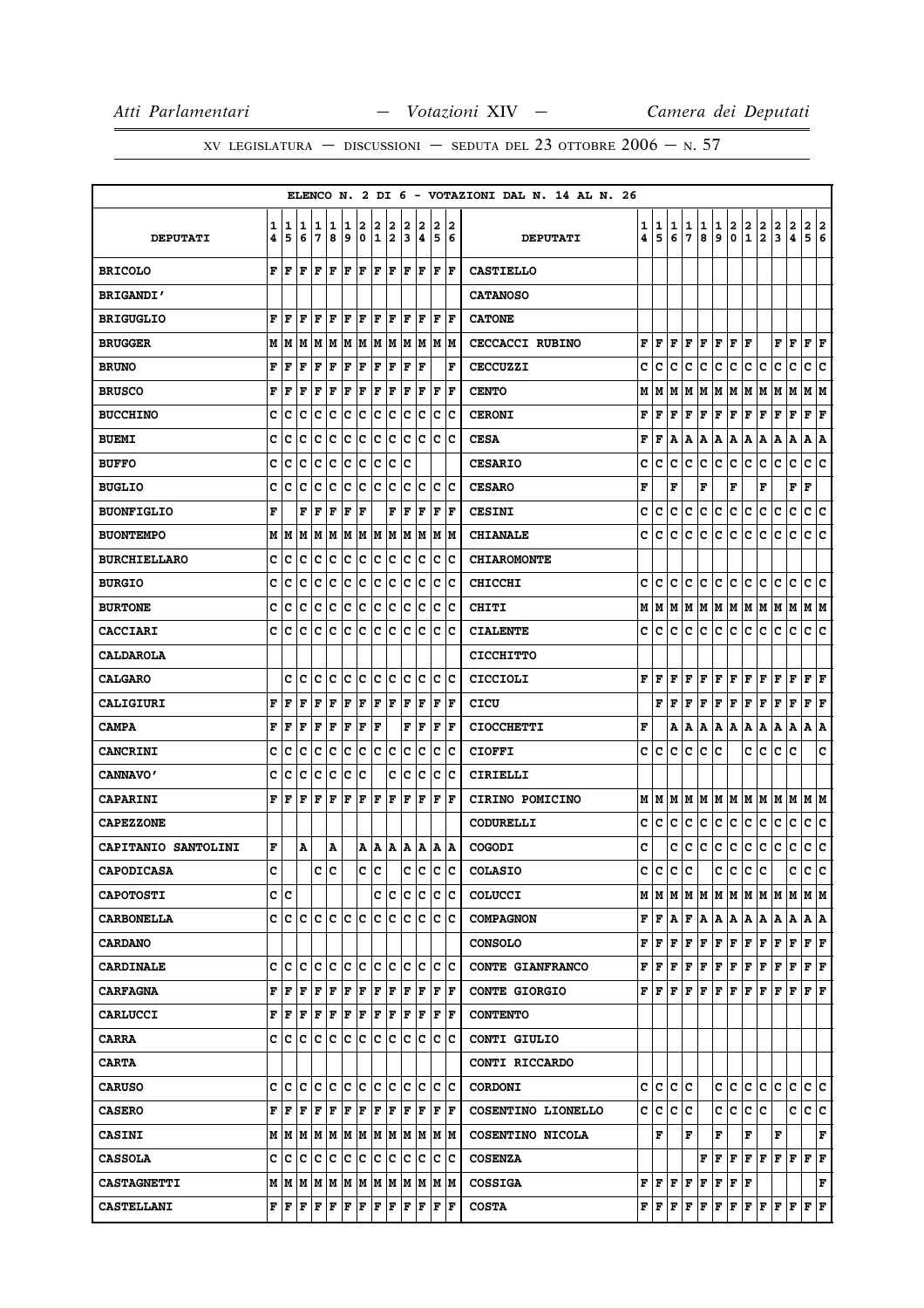|                     |        |           |        |                       |        |        |             |            |        |        |        |        |        | ELENCO N. 2 DI 6 - VOTAZIONI DAL N. 14 AL N. 26 |        |                                                                                     |        |        |               |                           |             |                                       |               |                              |                |                                                                                                                                                                            |   |
|---------------------|--------|-----------|--------|-----------------------|--------|--------|-------------|------------|--------|--------|--------|--------|--------|-------------------------------------------------|--------|-------------------------------------------------------------------------------------|--------|--------|---------------|---------------------------|-------------|---------------------------------------|---------------|------------------------------|----------------|----------------------------------------------------------------------------------------------------------------------------------------------------------------------------|---|
| <b>DEPUTATI</b>     | 1<br>4 | 1<br>5    | 1<br>6 | 1<br>7                | 1<br>8 | 1<br>و | 2<br>0      | 2<br>1     | 2<br>2 | 2<br>3 | 2<br>4 | 2<br>5 | 2<br>6 | <b>DEPUTATI</b>                                 | 1<br>4 | 1<br>5                                                                              | 1<br>6 | 1<br>7 | 1<br>8        | 1<br>9                    | 2<br>0      | $\begin{array}{c} 2 \\ 1 \end{array}$ | $\frac{2}{2}$ | 2<br>$\overline{\mathbf{3}}$ | 2<br>$\pmb{4}$ | $\overline{\mathbf{2}}$<br> 2<br>5<br>6                                                                                                                                    |   |
| <b>COSTANTINI</b>   | C      | lс        | c      | c                     | lc.    | lc.    | lc.         | lc.        | c      | lc.    | Ιc     |        | lc Ic  | DI CAGNO ABBRESCIA                              | F      | F                                                                                   | F      | F      | F             | F                         | F           | F                                     | F             | F                            | F              | F<br>F                                                                                                                                                                     |   |
| <b>COTA</b>         |        |           |        |                       |        |        |             |            |        |        |        |        |        | DI CENTA                                        | F      | F                                                                                   | F      | F      | F             | $ {\bf F}  {\bf F} $      |             | F F                                   |               | F F                          |                | $ {\bf F}  {\bf F} $                                                                                                                                                       |   |
| <b>CRAPOLICCHIO</b> | c      | Iс        | c      | c                     | Ιc     | c      | c           | c          | Iс     | c      | Iс     | c      | Ιc     | DI GIOIA                                        | c      | с                                                                                   | c      | c      | с             | с                         | с           | c                                     | с             | с                            | с              | c<br>c                                                                                                                                                                     |   |
| <b>CRAXI</b>        |        |           |        |                       |        |        |             |            |        |        |        |        |        | DI GIROLAMO                                     | c      | с                                                                                   | c      | c      | c             | с                         | c           | с                                     | c             | с                            | c              | c c                                                                                                                                                                        |   |
| <b>CREMA</b>        | c      | c         | c      | c                     | c      | c      | c           | c          |        | c      | Ιc     | c      | Ιc     | <b>DILIBERTO</b>                                | c      | с                                                                                   | с      | c      | с             | с                         | c           | c                                     | c             | с                            | с              | с<br>с                                                                                                                                                                     |   |
| CRIMI               |        |           |        |                       |        |        |             |            |        |        |        |        |        | <b>DIOGUARDI</b>                                | c      | c                                                                                   | c      | c      | c             | c                         | c.          | c                                     | c             | c                            | c              | c<br>١c                                                                                                                                                                    |   |
| <b>CRISAFULLI</b>   | C      | c         | C      | C                     | lc     | c      | ∣c          | c          | F      | lc     | Ιc     | c      | lc     | <b>DIONISI</b>                                  | F      | F                                                                                   | A      |        | A   A   A   A |                           |             | A   A                                 |               |                              | A              | A   A                                                                                                                                                                      |   |
| <b>CRISCI</b>       | C      | с         | c      | c                     | c      | c      | c           | c          | с      | c      | Iс     | Iс     | ΙC     | <b>DI PIETRO</b>                                | М      | M                                                                                   | lМ     | M      |               |                           |             |                                       |               |                              |                | M  M  M  M  M  M  M  M  M                                                                                                                                                  |   |
| <b>CROSETTO</b>     | F      | F         | F      | F                     | F      | F      | F           | F          |        |        |        |        |        | <b>D'IPPOLITO</b>                               | F      | ١F                                                                                  |        |        | FF            | $ {\bf F}  {\bf F} $      |             | F F                                   |               | F F                          |                | F                                                                                                                                                                          |   |
| <b>CUPERLO</b>      | c      | c         | c      | c                     | c      | c      | c           | c          | c      | c      | Ιc     | c      | ΙC     | DI SALVO                                        | c      | с                                                                                   | c      | c      | с             | с                         | c           | с                                     | Α             | c                            | с              | c<br>c                                                                                                                                                                     |   |
| D'AGRO'             | F      | F         | A      | Α                     | Α      | ١A     | Α           | А          | A      | Α      | A      | A      | ۱A     | DI VIRGILIO                                     | F      | F                                                                                   | F      | F      | F             | F                         | F           | F                                     | F             | F                            | F              | F F                                                                                                                                                                        |   |
| <b>D'ALEMA</b>      | M      | M         | М      | M                     | M      | lМ     | M           | M          | M      | M      | M      | M      | M      | <b>DONADI</b>                                   | М      | M                                                                                   | M      | М      | lм            |                           | MMMMM       |                                       |               | M                            | M              | M M                                                                                                                                                                        |   |
| <b>D'ALIA</b>       | F      | F         | A      | A                     | A      | A      | ۱A          | A   A      |        | A      | ١A     | A      | ١A     | <b>DOZZO</b>                                    |        |                                                                                     |        |        |               |                           |             |                                       |               |                              |                |                                                                                                                                                                            |   |
| <b>D'AMBROSIO</b>   | c      | c         | C      | c                     | c      | c      | c           | c          | с      | c      | Ιc     | c      | Ιc     | <b>DRAGO</b>                                    |        |                                                                                     |        |        |               |                           |             |                                       |               |                              |                |                                                                                                                                                                            |   |
| <b>DAMIANO</b>      | М      | M         | M      | M                     | M      | M      | M           | M          | M      | M      | M      | M      | lМ     | <b>DUILIO</b>                                   | М      |                                                                                     |        |        |               |                           |             |                                       |               |                              |                |                                                                                                                                                                            |   |
| <b>D'ANTONA</b>     | c      | c         | c      | Iс                    | c      | c      | c           | c          | c      | c      | Iс     | c      | Ιc     | <b>D'ULIZIA</b>                                 | с      | с                                                                                   | с      | с      | c             | c                         | c           | c                                     | c             | c                            | c              | c c                                                                                                                                                                        |   |
| <b>D'ANTONI</b>     | М      | M         | M      | M                     | M      | M      | M           | M          | M      | M      | M      | lм     | lМ     | <b>DURANTI</b>                                  | c      | c                                                                                   | c      | с      | с             | с                         | c           | c                                     | с             | c                            | с              | с<br>c                                                                                                                                                                     |   |
| <b>DATO</b>         | с      | c         | c      | c                     | c      | IC.    | ∣c          | с          | c      | c      | c      | c      | IС     | <b>DUSSIN</b>                                   | F      | F                                                                                   | F      | F      | г             | ${\bf F} \,   \, {\bf F}$ |             | F                                     | Г             | г                            | F              | ${\bf F} \,   \, {\bf F}$                                                                                                                                                  |   |
| DE ANGELIS          | c      | c         | c      | c                     | c      | c      | c           | c          | c      | c      | c      | c      | Iс     | <b>EVANGELISTI</b>                              | c      | c                                                                                   | c      | c      | lc.           | c                         | c           | c                                     | lc.           | c                            | c              | c<br>∣c                                                                                                                                                                    |   |
| <b>DE BIASI</b>     | C      | c         | c      | c                     | lc     | c      | c           | c          | c      | c      | Ιc     | c      | Ιc     | <b>FABBRI</b>                                   | F      |                                                                                     |        | F F    |               |                           |             |                                       |               |                              |                |                                                                                                                                                                            |   |
| DE BRASI            | c      | c         | c      | c                     | c      | c      | c           | c          | с      | c      | Ιc     | c      | Ιc     | <b>FABRIS</b>                                   | c      | с                                                                                   | c      |        | c             | c                         | c           | c                                     | c             | с                            | c              | c<br>lc.                                                                                                                                                                   |   |
| DE CASTRO           | М      | M         | M      | M                     | M      | M      | M           | M          | M      | M      | M      | M      | IМ     | <b>FADDA</b>                                    | c      | c                                                                                   | c      | с      | c             | c                         | c           | c                                     | c             | c                            | c              | c<br>Iс                                                                                                                                                                    |   |
| DE CORATO           | F      | F         | F      | F                     | F      | F      | F           | F          | F      | F      | F      | F      | F      | <b>FALLICA</b>                                  | F      | F                                                                                   | F      | F      | F             | $ {\bf F} $ ${\bf F}$     |             |                                       | F             | F F                          |                | $ {\bf F}  {\bf F} $                                                                                                                                                       |   |
| DE CRISTOFARO       | c      | c         | c      | c                     | c      | c      | c           | c          |        | c      | lc.    | c      | Ιc     | <b>FALOMI</b>                                   | c      | с                                                                                   | с      | c      | c             |                           | с           | с                                     | c             | c                            | c              | c<br>١c                                                                                                                                                                    |   |
| <b>DEIANA</b>       | c      | c         | с      | c                     | c      | c      | c           | c          |        | c      | c      | c      | Ιc     | <b>FARINA DANIELE</b>                           | с      | с                                                                                   | c      | с      | c             | с                         | c.          | с                                     |               |                              | c              |                                                                                                                                                                            | c |
| DE LAURENTIIS       | F      | F         | F      | F                     | F      | F      | F           | F          | F      | A      | A      | A      | ١A     | <b>FARINA GIANNI</b>                            | с      | c                                                                                   | c      | c      | c             | c c                       |             | c.                                    | c             | c                            | c.             | c<br>١c                                                                                                                                                                    |   |
| <b>DELBONO</b>      |        | c Ic Ic   |        | lc lc.                |        |        | le le le le |            |        |        | c c    |        | c c    | <b>FARINONE</b>                                 |        | c c c c                                                                             |        |        |               |                           |             |                                       |               |                              |                | c c c c c c c c c                                                                                                                                                          |   |
| DEL BUE             |        |           |        |                       |        |        |             |            |        |        |        |        |        | <b>FASCIANI</b>                                 |        |                                                                                     |        |        |               |                           |             |                                       |               |                              |                | c c c c c c c c c c c c c c c c                                                                                                                                            |   |
| <b>DELFINO</b>      | F      | ١F        | l F    | A                     | lA.    | lA.    | ١A          | IA IA      |        | lA.    | ١A     |        | IA IA  | <b>FASOLINO</b>                                 |        |                                                                                     |        |        |               |                           |             |                                       |               |                              |                | ${\bf F}[{\bf F}[{\bf F}] {\bf F}[{\bf F}] {\bf F}[{\bf F}] {\bf F}[{\bf F}] {\bf F}[{\bf F}] {\bf F}]$                                                                    |   |
| <b>D'ELIA</b>       | c      | c c       |        | c c c c               |        |        |             | c c c c    |        |        |        |        | c c    | <b>FASSINO</b>                                  |        |                                                                                     |        |        |               |                           |             |                                       |               |                              |                |                                                                                                                                                                            |   |
| DELLA VEDOVA        | F      | F         | F      | F                     |        | F      | F           | F          | F      | ΙF     |        | F      | lF.    | FAVA                                            |        |                                                                                     |        |        |               |                           |             |                                       |               |                              |                |                                                                                                                                                                            |   |
| <b>DELL'ELCE</b>    |        |           |        | F F                   |        | F      | F           |            | F      | F      | F      |        | F  F   | <b>FEDELE</b>                                   |        |                                                                                     |        |        |               |                           |             |                                       |               |                              |                | ${\bf F}\, \,{\bf F}\, \,{\bf F}\, \,{\bf F}\, \,{\bf F}\, \,{\bf F}\, \,{\bf F}\, \,{\bf F}\, \,{\bf F}\, \,{\bf F}\, \,{\bf F}\, \,{\bf F}\, \,{\bf F}\, \,{\bf F}\, \,$ |   |
| DEL MESE            | c      | с         | lc.    | Iс                    | c      | c      | c           | c          | c      | c      | Iс     | c      | c      | <b>FEDI</b>                                     |        | c c                                                                                 | lc.    |        |               |                           | c c c c c c |                                       |               | c                            | lc.            | c c                                                                                                                                                                        |   |
| <b>D'ELPIDIO</b>    | c      | lc.       | lc     | c                     | lc.    | lc.    | lc.         | lc.        | lc.    | lc.    | lc     | lc.    | ١c     | <b>FERRARA</b>                                  |        | c c                                                                                 | lc.    | ∣c∶    |               |                           |             |                                       | c c c c c c   |                              | c              | c c                                                                                                                                                                        |   |
| DE LUCA FRANCESCO   |        |           |        |                       |        |        |             |            |        |        |        |        |        | <b>FERRARI</b>                                  | c      | c c                                                                                 |        | c c    |               |                           | c c c c     |                                       |               |                              | c              | c c                                                                                                                                                                        |   |
| DE LUCA VINCENZO    |        |           |        |                       |        |        |             |            |        |        |        |        |        | <b>FERRIGNO</b>                                 |        | ${\bf F}\, \,{\bf F}\, \,{\bf F}\, \,{\bf F}\, \,{\bf F}\, \,{\bf F}\, \,{\bf F}\,$ |        |        |               |                           |             |                                       | FF            |                              |                | F F F                                                                                                                                                                      |   |
| <b>DE MITA</b>      |        |           |        | c c c c c c c c c c c |        |        |             |            |        |        |        | c c    |        | <b>FIANO</b>                                    |        | c c c c c c c c c c                                                                 |        |        |               |                           |             |                                       |               |                              |                | c c c                                                                                                                                                                      |   |
| DE PICCOLI          |        | M   M   M |        | M  M  M  M            |        |        |             | M  M  M  M |        |        |        |        | M  M   | <b>FILIPPESCHI</b>                              |        | C C                                                                                 | c      | c      | c             | c                         | c           | c                                     | c             | c                            | c              | c c                                                                                                                                                                        |   |
| DE SIMONE           | c      | c c       |        | c c                   |        | c      | $ {\bf c} $ | c          | ∣c     | IС     | c      | IС     | ∣c     | <b>FILIPPI</b>                                  |        |                                                                                     |        |        |               |                           |             |                                       |               |                              |                |                                                                                                                                                                            |   |
| DE ZULUETA          | C      | ∣c        |        | c c c c               |        |        | c c         |            |        | c      |        | c c c  |        | FILIPPONIO TATARELLA                            |        |                                                                                     |        |        |               |                           |             |                                       |               |                              |                |                                                                                                                                                                            |   |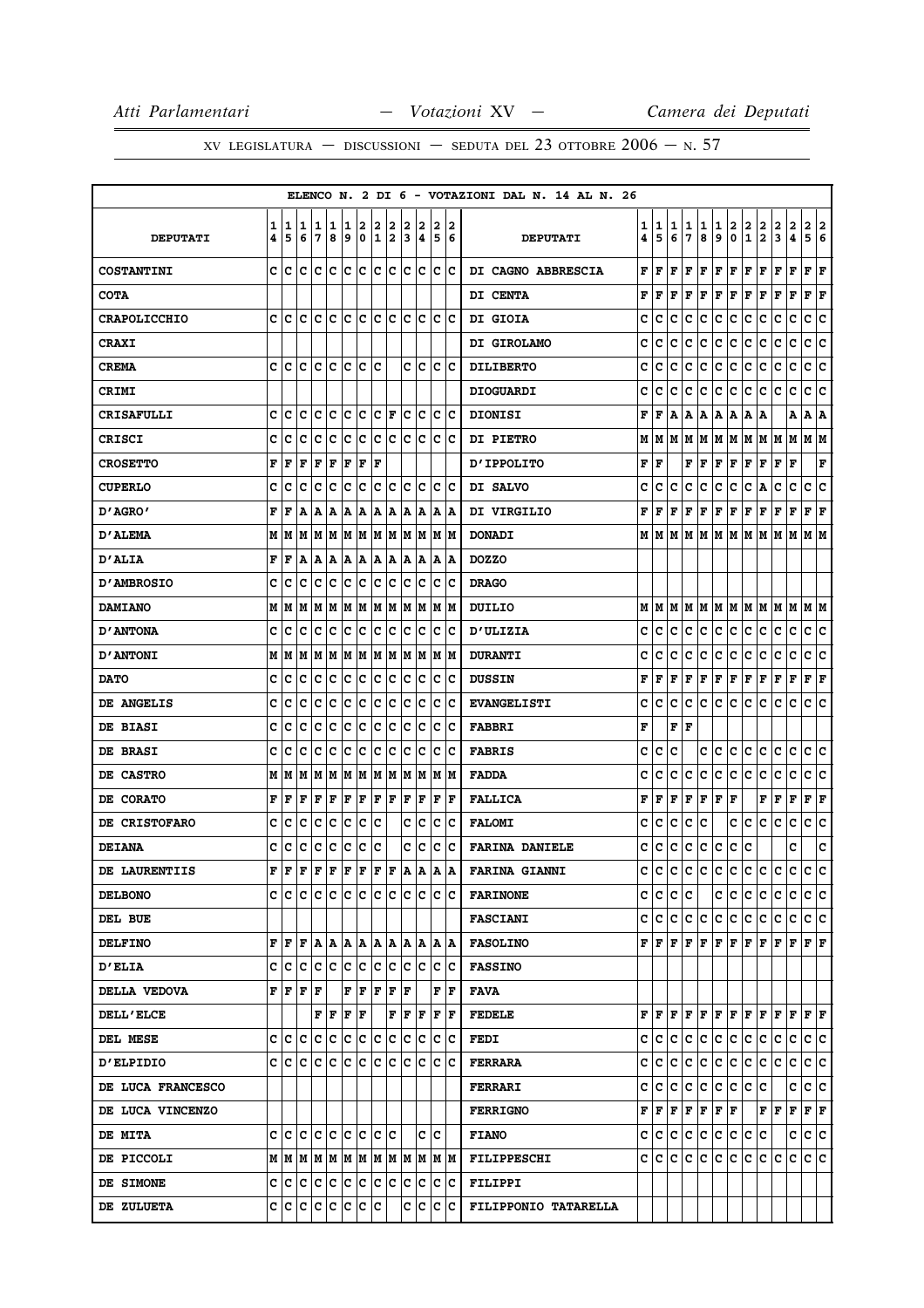|                             |        |        |        |        |        |        |         |        |        |        |                                                       |        |                      | ELENCO N. 2 DI 6 - VOTAZIONI DAL N. 14 AL N. 26 |        |        |        |        |        |        |        |               |               |        |                              |                             |        |
|-----------------------------|--------|--------|--------|--------|--------|--------|---------|--------|--------|--------|-------------------------------------------------------|--------|----------------------|-------------------------------------------------|--------|--------|--------|--------|--------|--------|--------|---------------|---------------|--------|------------------------------|-----------------------------|--------|
| <b>DEPUTATI</b>             | 1<br>4 | 1<br>5 | 1<br>6 | 1<br>7 | 1<br>8 | 1<br>9 | 2<br>0  | 2<br>1 | 2<br>2 | 2<br>3 | 2<br>4                                                | 2<br>5 | 2<br>16              | <b>DEPUTATI</b>                                 | 1<br>4 | 1<br>5 | 1<br>6 | 1<br>7 | 1<br>8 | 1<br>9 | 2<br>0 | $\frac{2}{1}$ | $\frac{2}{2}$ | 2<br>3 | $\overline{\mathbf{c}}$<br>4 | 2<br>5                      | 2<br>6 |
| <b>FINCATO</b>              | c      | c      |        | c      | c      | lc.    | c       |        | c      | lc.    | lc.                                                   |        | lc Ic                | <b>GAROFANI</b>                                 | c      | c      | c      | c      | c      | c      | c      | c             | c             | c      | c                            | c                           | c      |
| <b>FINI GIANFRANCO</b>      |        |        |        |        |        |        |         |        |        |        |                                                       |        |                      | <b>GASPARRI</b>                                 |        | F      | F      | F      | F      |        | F      | F             | F             |        |                              | F<br>F                      |        |
| FINI GIUSEPPE               | F      | F      | F      | F      | ΙF     | F      | ΙF      | l F    | ١F     | F      | ١F                                                    | F      | ١F                   | <b>GELMINI</b>                                  | F      | F      | F      | F      | F      | F      | F      | F             | F             | F      | F                            | F                           | F      |
| <b>FIORIO</b>               | c      | c      | c      | c      | с      | Iс     | c       | lC.    | Iс     | Iс     | Ιc                                                    |        | c c                  | <b>GENTILI</b>                                  | c      | с      | c      | c      | с      | с      | с      | c             | c             | с      | с                            | с                           | c      |
| <b>FIORONI</b>              | м      | M      | M      | M      |        |        |         |        |        |        | M  M  M  M  M  M  M  M  M                             |        |                      | GENTILONI SILVERI                               | М      | м      | М      | М      | М      | М      | M      | Μ             | M             | Μ      | м                            | м                           | IМ     |
| <b>FISTAROL</b>             | с      | c      | c      | c      | Iс     | lc.    | ∣c      | c c    |        |        | c c                                                   |        | c  c                 | <b>GERMANA'</b>                                 | F      | F      | F      | F      | F      | F      | F      | F             | F             | F      | F                            | F<br>F                      |        |
| <b>FITTO</b>                | F      | F      | F      | F      | F      | F      | F       | F      | F      | F      | F                                                     | ΙF     | lF                   | <b>GERMONTANI</b>                               | F      | F      | F      | F      | F      | F      | F      | F             | F             | F      | F                            | F                           | F      |
| <b>FLORESTA</b>             | F      |        | F      | F      | F      | F      | F       | F      | F      |        | $ {\bf F}  {\bf F} $                                  |        | $ {\bf F}  {\bf F} $ | <b>GHIZZONI</b>                                 | с      | c      | с      | c      | с      | с      | с      | с             | c             | c      | с                            | c                           | с      |
| <b>FLUVI</b>                | C      | c      | c      | c      | c      | c      | c       | c      | Ιc     | lc.    | Ιc                                                    | lc.    | Ιc                   | <b>GIACHETTI</b>                                | c      | c      | c      | c      | c      | c      | c      | с             | c             | c      | c                            | c                           | c      |
| FOGLIARDI                   | c      | c      | c      | c      | с      | c      | c       | c      | Ιc     | c      | Ιc                                                    | ΙC     | ΙC                   | <b>GIACOMELLI</b>                               |        |        |        |        |        |        |        |               |               |        |                              |                             |        |
| <b>FOLENA</b>               | с      | c      | c      | с      | c      |        | c       | c      | c      | c      | ١c                                                    |        | c                    | <b>GIACOMONI</b>                                | F      | F      | F      | F      | F      | F      | F      | F             | F             | F      | $\mathbf F$                  | ${\bf F} \,   \, {\bf F}$   |        |
| <b>FONTANA CINZIA MARIA</b> | с      | c      | c      | c      | с      | Ιc     | c       | c      | Ιc     | c      | lc                                                    | Ιc     | ١c                   | GIBELLI                                         | F      | F      | F      | F      | F      | F      | F      | F             | F             | F      | F                            | F                           | F      |
| <b>FONTANA GREGORIO</b>     |        | FF     | F      | F      | F      |        | F       | F      | F      | F      | ١F                                                    |        | $ {\bf F}  {\bf F} $ | <b>GIORDANO</b>                                 |        |        |        |        |        |        |        |               |               |        |                              |                             |        |
| <b>FORGIONE</b>             | c      | c      | c      | c      | с      | c      | c       | c      | с      | c      | Iс                                                    | Iс     | Ιc                   | GIORGETTI ALBERTO                               | F      | F      | F      | F      | F      | F      | F      | F             | F             | F      | F                            | F<br>F                      |        |
| <b>FORLANI</b>              |        |        |        |        |        |        |         |        |        |        |                                                       |        |                      | GIORGETTI GIANCARLO                             |        |        |        |        |        |        |        |               |               |        |                              |                             |        |
| <b>FORMISANO</b>            | F      | F      | A      | Α      | Α      | A      | A       | A   A  |        |        | IA IA                                                 |        | IA IA                | <b>GIOVANARDI</b>                               | М      | М      | М      | М      | М      | м      | M      | м             | M             | M      | M                            | MM                          |        |
| <b>FOTI</b>                 | F      | F      | F      | F      | F      | F      | F       | F      | F      | F      | F                                                     |        | $ {\bf F}  {\bf F} $ | <b>GIOVANELLI</b>                               | c      | c      |        | c      | c      | с      | c      | c             | c             | с      | c                            | c                           | c      |
| <b>FRANCESCATO</b>          | c      | c      | c      | c      | c      | A      | c       | c      | IС     | Iс     | Iс                                                    |        | c c                  | <b>GIRO</b>                                     | F      | F      | F      | F      | F      | F      | F      | F             | F             | F      | F                            | ${\bf F} \mid {\bf F}$      |        |
| <b>FRANCESCHINI</b>         | c      | c      | c      | c      | с      | Ιc     | c       | Ιc     | Iс     | Iс     | Ιc                                                    | ΙC     | ΙC                   | <b>GIUDICE</b>                                  | F      | F      | F      | F      | F      | F      | F      | F             | F             | F      | F                            | F                           | F      |
| <b>FRANCI</b>               | с      | c      | c      | c      | с      | c      | Iс      | c c    |        | Iс     | Iс                                                    |        | c  c                 | <b>GIUDITTA</b>                                 | c      | c      | c      | c      | с      | с      | с      | с             | c             | с      | с                            | с                           | ١c     |
| <b>FRANZOSO</b>             | F      | F      | F      | F      | F      | F      | F       | F      | F      | F      | lF                                                    | ΙF     | ١F                   | GIULIETTI                                       | c      | c      | c      | c      | с      | с      | с      | c             | c             | c      | с                            | c                           |        |
| <b>FRASSINETTI</b>          | F      | F      | F      | F      | F      | F      | F       | F      | F      | F      | F                                                     | ΙF     | ١F                   | <b>GOISIS</b>                                   | F      | F      | F      | F      | F      |        | F      | F             | F             | F      | F                            | ${\bf F} \mid {\bf F}$      |        |
| <b>FRATTA PASINI</b>        | F      | ١F     | F      | F      | F      | F      | F       | F      | F      | ΙF     | ١F                                                    | F      | ١F                   | GOZI                                            | c      | c      |        | C      | с      | с      | c      | c             | c             | с      | c                            | c                           | c      |
| <b>FRIAS</b>                |        | сI     | C      | c      | с      | Iс     | c       | lc.    | Iс     | Iс     | Iс                                                    | Iс     | Ιc                   | <b>GRASSI</b>                                   | c      | c      | c      | c      | c      | с      | c      | c             | c             | c      | с                            | с                           | c      |
| <b>FRIGATO</b>              |        |        |        |        |        |        |         |        |        |        |                                                       |        |                      | <b>GRECO</b>                                    | F      | F      | А      | A      | А      | Α      | А      | A             | A             | A      | A                            | A                           | A      |
| <b>FRONER</b>               |        | c Ic   | lc.    |        |        |        |         |        |        |        | c c c c c c c c c c c c                               |        |                      | GRILLINI                                        | c      | c      | c      | c      | с      | c      | c      | c             | c             | c      | c                            | c                           | lc.    |
| <b>FUGATTI</b>              |        |        |        |        |        |        |         |        |        |        |                                                       |        |                      | GRIMALDI                                        |        |        |        |        |        |        |        |               |               |        |                              |                             |        |
| <b>FUMAGALLI</b>            | c      | c      | C      | C      | lc.    | c c    |         | c c    |        |        | lc lc                                                 |        | lc Ic                | <b>GRIMOLDI</b>                                 |        | FIF    | F      | F      | F      | F      | F F    |               | F F           |        | F                            | $\bf{F}$ $\bf{F}$           |        |
| <b>FUNDARO'</b>             |        |        |        |        |        |        |         |        |        |        |                                                       |        |                      | <b>GUADAGNO</b>                                 |        |        |        |        |        |        |        |               |               |        |                              |                             |        |
| <b>GALANTE</b>              |        |        |        |        |        |        |         |        |        |        |                                                       |        |                      | <b>HOLZMANN</b>                                 | F      | F      | F      | F      | F      | F      | F      | F             | F             | F      | F                            | FF                          |        |
| <b>GALATI</b>               |        |        |        |        |        |        |         |        |        |        |                                                       |        | F A A                | <b>IACOMINO</b>                                 | c      | c      | c      | c      | с      | c      | c      | c             | c             | c      | c                            | c c                         |        |
| <b>GALEAZZI</b>             |        | c Ic   |        |        |        |        |         |        |        |        | c  c  c  c  c  c  c  c  c  c  c  c                    |        |                      | <b>IANNARILLI</b>                               |        | F      |        |        | F      | F      |        |               | F             | F      | $\mathbf F$                  | ${\bf F} \parallel {\bf F}$ |        |
| <b>GALLETTI</b>             |        |        |        |        |        |        |         |        |        |        |                                                       |        |                      | <b>IANNUZZI</b>                                 | c      | c      | с      | c      | с      | c      | c      | c             | c             | c      | c                            | c c                         |        |
| <b>GALLI</b>                | F      | F      | F      |        |        |        |         |        |        |        | F   F   F   F   F   F   F   F   F                     |        |                      | <b>INCOSTANTE</b>                               | c      | c      | с      | с      | c      | с      | с      | c             |               |        |                              | c                           |        |
| <b>GAMBA</b>                | F      | F      | F      | F      | F      | F      | F       | F F    |        |        | $ {\bf F} $ ${\bf F}$                                 |        | F  F                 | INTRIERI                                        | C      | c      | c      | c      | c      | c      | c      | c             | c             | c      | c                            | c c                         |        |
| <b>GAMBESCIA</b>            | c      | c      | c      | c      | c      | c c    |         | c c    |        |        | c c                                                   |        | $ {\bf c}\> {\bf c}$ | <b>JANNONE</b>                                  | F      | l F    |        | F      | F      | F      | F      | F             | F             | F      | $\mathbf F$                  | $ {\bf F} $ ${\bf F}$       |        |
| <b>GARAGNANI</b>            | F      | F      | F      | F      | F      | F      | F       | F      | F      | F      | F                                                     |        | $ {\bf F}  {\bf F} $ | <b>KHALIL</b>                                   | c      | с      | c      | c      | с      | с      |        | c             | с             | с      | c                            | c c                         |        |
| <b>GARAVAGLIA</b>           | F      | F      | F      | F      | F      | F      | F       | F F    |        |        | F F                                                   |        | $ {\bf F}  {\bf F} $ | <b>LA FORGIA</b>                                | c      | c      | c      | c      | c      | c      | c      | c             | c             | c      | c                            | c                           | Iс     |
| <b>GARDINI</b>              | F      | F      | F      | F      | F      |        | F F F F |        |        |        | F F                                                   |        | F F                  | LAGANA' FORTUGNO                                | c      | с      | с      | с      | с      | с      | c      | c             | с             | с      | c                            | c c                         |        |
| GARNERO SANTANCHE'          |        | FF     | F      | F      | F      | F      | F       |        |        |        | $\bf{F}$ $\bf{F}$ $\bf{F}$ $\bf{F}$ $\bf{F}$ $\bf{F}$ |        |                      | <b>LAINATI</b>                                  | F      | F      | F      | F      | F      | F      | F      |               | F F           | F      | F                            | ${\bf F} \parallel {\bf F}$ |        |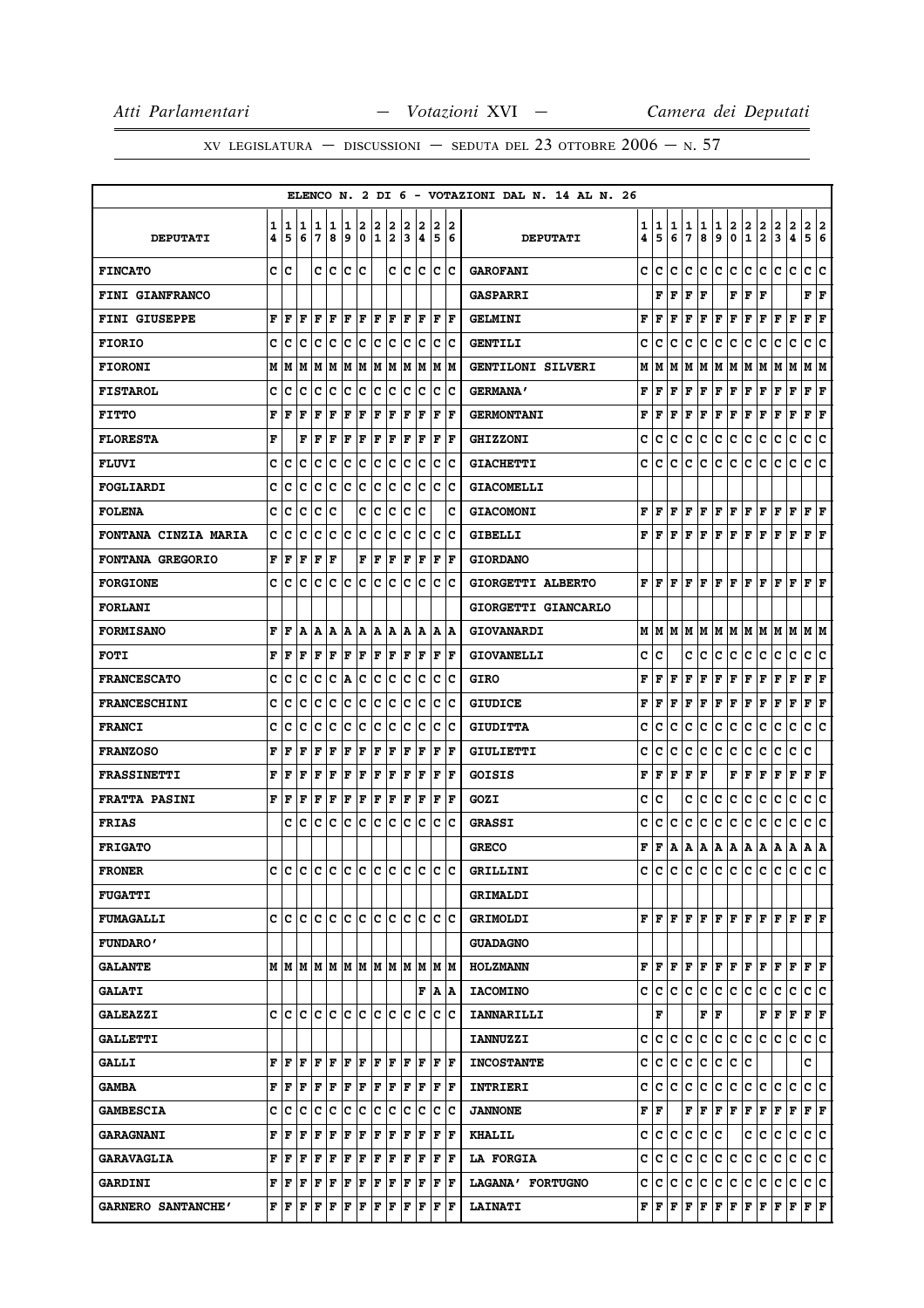|                    |        |        |              |                           |        |           |         |        |                     |        |                                                                                                                                     |        |                      | ELENCO N. 2 DI 6 - VOTAZIONI DAL N. 14 AL N. 26 |        |        |        |         |         |        |                                                                                                 |                      |                                                                                                                                                   |        |                              |                      |             |
|--------------------|--------|--------|--------------|---------------------------|--------|-----------|---------|--------|---------------------|--------|-------------------------------------------------------------------------------------------------------------------------------------|--------|----------------------|-------------------------------------------------|--------|--------|--------|---------|---------|--------|-------------------------------------------------------------------------------------------------|----------------------|---------------------------------------------------------------------------------------------------------------------------------------------------|--------|------------------------------|----------------------|-------------|
| <b>DEPUTATI</b>    | 1<br>4 | 1<br>5 | 1<br>6       | 1<br>7                    | 1<br>8 | 11<br>و ا | 2<br>0  | 2<br>1 | 2<br>2              | 2<br>3 | 2<br> 4                                                                                                                             | 2<br>5 | 12<br>  6            | <b>DEPUTATI</b>                                 | 1<br>4 | 1<br>5 | 1<br>6 | 1<br>17 | 1<br>8  | 1<br>9 | 2<br>0 I                                                                                        | $\overline{2}$<br>12 | 2                                                                                                                                                 | 2<br>3 | 2<br>$\overline{\mathbf{4}}$ | 2 2<br>5             | 6           |
| <b>LA LOGGIA</b>   | F      | ١F     | F            | ١F                        | ١F     | lF.       | ΙF      | F F    |                     |        | F F                                                                                                                                 |        | $ {\bf F}  {\bf F} $ | <b>MANCUSO</b>                                  |        |        |        |         |         |        | ${\bf F}\, \,{\bf F}\, \,{\bf F}\, \,{\bf F}\, \,{\bf F}\, \,{\bf F}\, \,{\bf F}\, \,{\bf F}\,$ |                      |                                                                                                                                                   | F      |                              |                      | F           |
| LA MALFA           | F      | F      | F            | F                         | F      | F         | F       | F      | F                   | F      | F                                                                                                                                   | F      | ΙF                   | <b>MANTINI</b>                                  |        |        | c      | Ιc      |         | c      |                                                                                                 | c                    | lc.                                                                                                                                               | Iс     |                              |                      |             |
| <b>LAMORTE</b>     | F      | l F    | l F          | lF                        | ΙF     | l F       | F       | F      | F                   | F      | F                                                                                                                                   | F      | lF                   | <b>MANTOVANI</b>                                | c      | c      | c      | c       | ١c      | lc.    | Ιc                                                                                              | c                    | c                                                                                                                                                 |        | c                            | c                    | c           |
| <b>LANDOLFI</b>    |        | M   M  |              |                           |        |           |         |        |                     |        | M  M  M  M  M  M  M  M  M  M  M                                                                                                     |        |                      | <b>MARAN</b>                                    | c      | с      | с      | Iс      | с       | ∣c.    | c                                                                                               | c                    | lc.                                                                                                                                               | c      | c                            | c c                  |             |
| <b>LANZILLOTTA</b> |        | M   M  |              |                           |        |           |         |        |                     |        | M  M  M  M  M  M  M  M  M  M  M                                                                                                     |        |                      | <b>MARANTELLI</b>                               | c      | с      | c      | с       | lc.     | c      | IС                                                                                              | c                    | c                                                                                                                                                 | с      | c                            | с                    | c           |
| <b>LARATTA</b>     |        | c  c   | lC.          | c c                       |        | lc.       | С       |        | c c                 | Iс     | Iс                                                                                                                                  | IC.    | ΙC                   | <b>MARCAZZAN</b>                                | F      |        |        |         |         |        | A   A   A   A   A   A   A   A                                                                   |                      |                                                                                                                                                   | A      | A                            | A  A                 |             |
| <b>LA RUSSA</b>    |        |        |              |                           |        |           |         |        |                     |        |                                                                                                                                     |        |                      | <b>MARCENARO</b>                                | c      | c      | c      | c       | c       | lc.    | c                                                                                               | c                    | c                                                                                                                                                 | c      | c                            | c                    | c           |
| <b>LATTERI</b>     |        | c Ic   | C            | c c                       |        | c c       |         |        | c c                 |        | lc Ic                                                                                                                               |        | c c                  | <b>MARCHI</b>                                   | c      | c      | c      | c       | lc.     | ∣c     | c                                                                                               | c                    | lc.                                                                                                                                               | c      | $\mathbf{C}$                 | c c                  |             |
| <b>LAURINI</b>     |        | FF     | F            | ١F                        | ΙF     | F         | ΙF      |        | F F                 |        | F F F F                                                                                                                             |        |                      | <b>MARGIOTTA</b>                                | c      | с      | с      | с       |         | c c c  |                                                                                                 | c c                  |                                                                                                                                                   | с      | lc.                          | c c                  |             |
| <b>LAZZARI</b>     | F      | F      | F            | F                         | ΙF     | F         | F       | F      | F                   | F      | F                                                                                                                                   | F      | lF                   | <b>MARIANI</b>                                  | c      | с      | c      | c       | c       | lc.    | IC.                                                                                             | c                    |                                                                                                                                                   |        |                              |                      |             |
| LEDDI MAIOLA       | c      | Ιc     | Iс           |                           | c c    |           | C C C C |        |                     |        | c c                                                                                                                                 |        | c  c                 | <b>MARINELLO</b>                                | F      | lF.    |        |         |         |        |                                                                                                 |                      | F   F   F   F   F   F   F   F                                                                                                                     |        |                              |                      | $\mathbf F$ |
| <b>LENNA</b>       | F      | F      | F            | F                         | F      | F         |         | F      | F                   | F      | F                                                                                                                                   | F      | lF                   | <b>MARINO</b>                                   |        |        |        |         |         |        |                                                                                                 |                      |                                                                                                                                                   |        |                              |                      |             |
| LENZI              | c      | c      | Iс           | Iс                        | Ιc     | c         | ∣c      | lc.    | Iс                  | c      | c                                                                                                                                   | c      | Ιc                   | <b>MARONE</b>                                   | c      | c      | IC.    | lC.     | IC.     | c c    |                                                                                                 | c c                  |                                                                                                                                                   | с      | c                            | c c                  |             |
| LEO                | F      | F      | F            | lF                        | ΙF     | F         | F       | F      | F                   | ΙF     | F                                                                                                                                   | F      | F                    | <b>MARONI</b>                                   | М      |        |        |         |         |        |                                                                                                 |                      | M  M  M  M  M  M  M  M  M  M                                                                                                                      |        |                              | M M                  |             |
| <b>LEONE</b>       | F      | F      | $\mathbf{F}$ | F                         | F      | F         | F       | F      | F                   | F      | F                                                                                                                                   | F      | lF                   | <b>MARRAS</b>                                   |        | FIF    |        |         |         |        | F   F   F   F   F   F                                                                           |                      |                                                                                                                                                   | F      | F                            | F                    | ΙF          |
| <b>LEONI</b>       | т      | т      | ΙT           | T                         | IΤ     | IΤ        | IΤ      | IΤ.    | ľΤ                  | IΤ     | IΤ                                                                                                                                  | IΤ     | IТ                   | <b>MARTELLA</b>                                 |        |        |        |         |         |        |                                                                                                 |                      |                                                                                                                                                   |        |                              |                      |             |
| <b>LETTA</b>       |        | MIM    |              |                           |        |           |         |        | M  M  M  M  M  M  M |        | IM IM                                                                                                                               |        | IM IM                | MARTINELLI                                      | F      | lF.    | l F    |         | F       |        | FIF                                                                                             |                      | lF.                                                                                                                                               | F      | l F                          | F                    | ΙF          |
| LEVI               |        |        |              |                           |        |           |         |        |                     |        |                                                                                                                                     |        |                      | <b>MARTINELLO</b>                               | F      | l F    |        |         |         |        |                                                                                                 |                      | A   A   A   A   A   A   A   A                                                                                                                     |        | A                            | A   A                |             |
| <b>LICANDRO</b>    | c      | c      | c            | Iс                        | Iс     |           | c       | Iс     | Iс                  | Iс     | IС                                                                                                                                  | Iс     | c                    | <b>MARTINO</b>                                  | F      | l F    | F      | F       | lF.     | F F    |                                                                                                 | IF.                  | lF.                                                                                                                                               | F      | l F                          | $ {\bf F}  {\bf F} $ |             |
| LICASTRO SCARDINO  | F      | l F    | F            | lF.                       | F      | F         | F       | F      | F                   | F      | F                                                                                                                                   | F      | F                    | <b>MARTUSCIELLO</b>                             |        |        |        |         |         |        |                                                                                                 |                      |                                                                                                                                                   |        |                              |                      |             |
| <b>LI CAUSI</b>    | c      | c      | lc           |                           | c      |           | c       | lc     | Ιc                  | lc     | Ιc                                                                                                                                  | lc.    | Ιc                   | <b>MASCIA</b>                                   | c      | с      | c      | c       | IC.     | IC.    | c                                                                                               | IC.                  | lc.                                                                                                                                               | с      | c                            | c                    | ١c          |
| <b>LION</b>        | c      | c      | c            | c                         | Ιc     | Iс        | ١c      | c      | Ιc                  | lc     | Iс                                                                                                                                  | Iс     | ΙC                   | <b>MATTARELLA</b>                               | c      | с      | c      | c       | lC.     | с      | c                                                                                               | c                    | IС                                                                                                                                                | c      | c                            | c                    | ١c          |
| LISI               | F      | F      | F            | F                         | F      | F         | F       | F      | F                   | F      | F                                                                                                                                   | F      | ΙF                   | MAZZARACCHIO                                    | F      | l F    | ١F     |         | F F F F |        |                                                                                                 | F F                  |                                                                                                                                                   | F      | F                            | $ {\bf F}  {\bf F} $ |             |
| <b>LOCATELLI</b>   | c      | c      | с            | Iс                        | c      | Ιc        | ∣c      | c      | Ιc                  | Ιc     | Ιc                                                                                                                                  | Iс     | ΙC                   | <b>MAZZOCCHI</b>                                |        |        |        |         |         |        |                                                                                                 |                      | M   M   M   M   M   M   M   M   M   M                                                                                                             |        |                              | M  M                 |             |
| <b>LOMAGLIO</b>    | c      | c      | c            | c c                       |        | lc.       | ∣c      |        | c c                 |        | c c c c                                                                                                                             |        |                      | <b>MAZZONI</b>                                  | F      |        |        |         |         |        |                                                                                                 |                      | A   A   A   A   A   A   A   A   A                                                                                                                 |        |                              | A  A                 |             |
| LOMBARDI           |        | c      | lc           |                           | c      |           |         | c      | c                   | ∣c     | lc                                                                                                                                  |        | c                    | <b>MELANDRI</b>                                 |        |        |        |         |         |        |                                                                                                 |                      | $M$   $M$   $M$   $M$   $M$   $M$   $M$   $M$   $M$   $M$                                                                                         |        |                              | M  M                 |             |
| LO MONTE           |        |        |              |                           |        |           |         |        |                     |        |                                                                                                                                     |        |                      | MELE                                            | F F    |        |        |         |         |        |                                                                                                 |                      | A   A   A   A   A   A   A   A                                                                                                                     |        |                              |                      |             |
| <b>LONGHI</b>      |        |        |              | e le le le le le le le le |        |           |         |        |                     |        | lc lc                                                                                                                               |        | c                    | <b>MELLANO</b>                                  |        |        |        |         |         |        |                                                                                                 |                      |                                                                                                                                                   |        |                              |                      |             |
| LO PRESTI          |        |        |              |                           |        |           |         |        |                     |        |                                                                                                                                     |        |                      | <b>MELONI</b>                                   |        |        |        |         |         |        | M   M   F   F   F   F   F   F   F                                                               |                      |                                                                                                                                                   | F      | F                            | $\bf{F}$ $\bf{F}$    |             |
| <b>LOVELLI</b>     |        |        |              |                           |        |           |         |        |                     |        |                                                                                                                                     |        |                      | <b>MENIA</b>                                    |        |        |        |         |         |        |                                                                                                 |                      | ${\bf F}[{\bf F}[{\bf F}] {\bf F}] {\bf C}[{\bf F}[{\bf F}] {\bf F}[{\bf F}] {\bf F}]$                                                            |        |                              | F F                  |             |
| <b>LUCA'</b>       |        |        |              |                           |        |           |         |        |                     |        | M   M   M   M   M   M   M   M   M   M                                                                                               |        | IM IM                | <b>MEREU</b>                                    |        |        |        |         |         |        |                                                                                                 |                      | $\mathbf{F}   \mathbf{F}   \mathbf{A}   \mathbf{A}   \mathbf{A}   \mathbf{A}   \mathbf{A}   \mathbf{A}   \mathbf{A}  $                            |        | A                            | A   A                |             |
| <b>LUCCHESE</b>    |        |        |              |                           |        |           |         |        |                     |        | $\mathbf{F}   \mathbf{F}   \mathbf{F}   \mathbf{F}   \mathbf{A}   \mathbf{A}   \mathbf{A}   \mathbf{A}   \mathbf{A}   \mathbf{A}  $ |        | A  A                 | <b>MERLO GIORGIO</b>                            | c      | C      | IC.    | ∣c∙     | ∣c.     |        | c c c                                                                                           |                      |                                                                                                                                                   |        |                              |                      |             |
| LULLI              | c      | с      | c            | Iс                        | c      | c         | ∣c      | c      | Iс                  | Ιc     | Ιc                                                                                                                                  | IС     | ∣c                   | MERLO RICARDO ANTONIO                           | c      | c      | с      | C.      | ∣c.     | c c    |                                                                                                 | c c                  |                                                                                                                                                   | с      | c                            | c c                  |             |
| <b>LUMIA</b>       |        | c c    | ∣c           | c c c c                   |        |           |         |        | c c                 |        | c c                                                                                                                                 |        | $ {\bf C} {\bf C}$   | <b>MERLONI</b>                                  | c      | C      |        |         |         |        | c c c c c c c c                                                                                 |                      |                                                                                                                                                   | c      | lc.                          | c c                  |             |
| <b>LUONGO</b>      |        | c  c   | lc.          | IC IC                     |        | c c       |         | C C    |                     | Ιc     | Iс                                                                                                                                  | ΙC     | ΙC                   | <b>META</b>                                     |        |        |        |         |         |        |                                                                                                 |                      |                                                                                                                                                   |        |                              |                      |             |
| LUPI               |        | FF     | F            | ١F                        | F      | F         | F       | F      | F                   | F      | F                                                                                                                                   | F      | ΙF                   | <b>MIGLIAVACCA</b>                              | c      | lc.    | lC.    | lc.     | IC.     |        | c c c c                                                                                         |                      |                                                                                                                                                   | с      | с                            | c c                  |             |
| <b>LUSETTI</b>     |        |        |              |                           |        |           |         |        |                     |        |                                                                                                                                     |        |                      | <b>MIGLIOLI</b>                                 | с      | c      | ∣c.    |         |         |        | $ {\mathbf{c}}\, {\mathbf{c}}\, {\mathbf{c}}\, {\mathbf{c}}\, {\mathbf{c}}\, $                  |                      |                                                                                                                                                   | c c    |                              | c c                  |             |
| <b>LUSSANA</b>     |        | FF     | F            | F F                       |        | F         | ΙF      |        | F F                 |        | F F                                                                                                                                 | F      | ΙF                   | <b>MIGLIORE</b>                                 | c      | lc.    | IC.    | lc.     | ∣c.     |        | c c c c                                                                                         |                      |                                                                                                                                                   | IС     | IC.                          | c c                  |             |
| <b>MADERLONI</b>   |        |        |              | c c c c c c c c c c       |        |           |         |        |                     |        | c c                                                                                                                                 |        | c c                  | <b>MIGLIORI</b>                                 |        | F   F  |        |         |         |        |                                                                                                 |                      | $\mathbf{F} \,   \, \mathbf{F} \,   \, \mathbf{F} \,   \, \mathbf{F} \,   \, \mathbf{F} \,   \, \mathbf{F} \,   \, \mathbf{F} \,   \, \mathbf{F}$ |        |                              | F F                  |             |
| <b>MANCINI</b>     |        |        |              |                           |        |           |         |        |                     |        |                                                                                                                                     |        |                      | <b>MILANA</b>                                   |        |        |        |         |         |        | C C C C C C C C C                                                                               |                      |                                                                                                                                                   | С      | IC.                          | C C                  |             |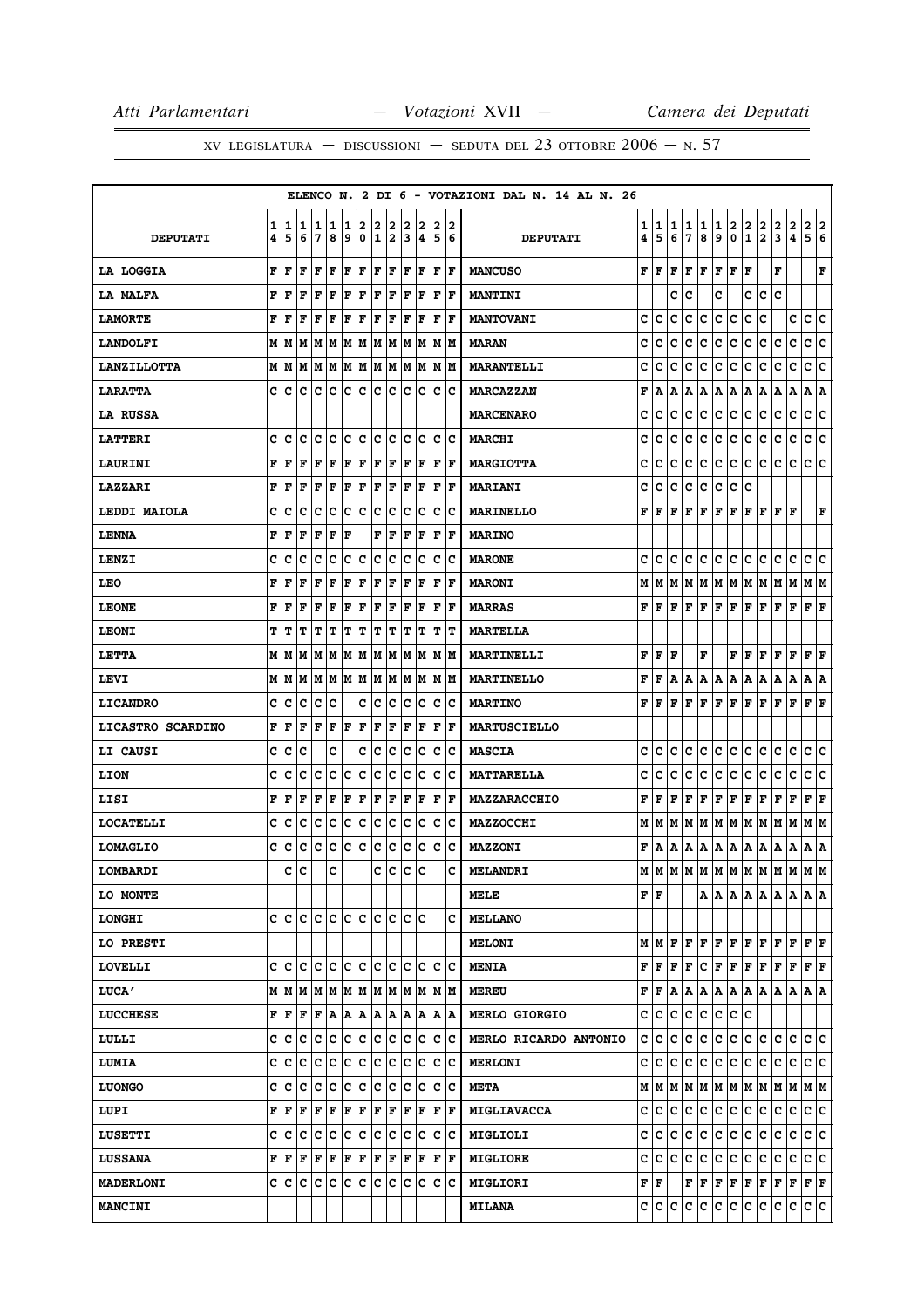|                         |        |                                       |        |        |        |        |        |        |                    |        |                                    |        |                       | ELENCO N. 2 DI 6 - VOTAZIONI DAL N. 14 AL N. 26 |        |        |        |        |        |        |        |                   |                                   |                           |                       |                                                   |
|-------------------------|--------|---------------------------------------|--------|--------|--------|--------|--------|--------|--------------------|--------|------------------------------------|--------|-----------------------|-------------------------------------------------|--------|--------|--------|--------|--------|--------|--------|-------------------|-----------------------------------|---------------------------|-----------------------|---------------------------------------------------|
| <b>DEPUTATI</b>         | 1<br>4 | 1<br>5                                | 1<br>6 | 1<br>7 | 1<br>8 | 1<br>9 | 2<br>0 | 2<br>1 | 2<br>2             | 2<br>3 | 2<br>4                             | 2<br>5 | 2<br>6                | <b>DEPUTATI</b>                                 | 1<br>4 | 1<br>5 | 1<br>6 | 1<br>7 | 1<br>8 | 1<br>9 | 2<br>0 | 2<br>$\mathbf{1}$ | 2<br>$\mathbf{2}$                 | 2<br>3                    | $\boldsymbol{2}$<br>4 | 2<br>2<br>5<br>6                                  |
| <b>MILANATO</b>         | F      | l F                                   | F      | F      | ΙF     | lF.    | lF.    |        | F  F               |        | F F                                |        | F  F                  | ORLANDO ANDREA                                  | c      | c      | c      | c      | c      | c      | c      | c                 | c                                 | c                         | $\mathbf{C}$          | c<br>c                                            |
| <b>MINARDO</b>          |        |                                       |        |        |        |        |        |        |                    |        |                                    |        |                       | ORLANDO LEOLUCA                                 | c      | C      | c      | c      | с      | с      | c      | c                 | c                                 | с                         | c                     | c<br>c                                            |
| <b>MINASSO</b>          | F      | F                                     | F      | F      | F      | IF     | F      | F      | F                  | ΙF     | ١F                                 | F      | ١F                    | <b>OSSORIO</b>                                  | c      | c      | c      | c      | c      | c      | c      | c                 | c                                 | c                         | c                     | с<br>c                                            |
| <b>MINNITI</b>          |        | M   M                                 |        |        |        |        |        |        |                    |        | M  M  M  M  M  M  M  M  M  M  M    |        |                       | <b>OTTONE</b>                                   | c      | c      | с      | c      | с      | с      | c      | с                 | с                                 | с                         | c                     | c<br>∣c                                           |
| <b>MISIANI</b>          | c      | c                                     | c      | c      | c      | Ιc     | c      |        | c c                | Iс     | Iс                                 | Iс     | ΙC                    | PAGLIARINI                                      | c      | c      | c      | c      | c      |        | c      | c                 | c                                 | с                         | с                     | с<br>c                                            |
| <b>MISITI</b>           | c      | c                                     | c      |        | c      | c      | c      | c      | Iс                 | c      | Iс                                 | Iс     | ΙC                    | PALMIERI                                        | F      | F      | F      | F      | F      | F      | F      | F                 | F                                 | F                         | F                     | F<br>F                                            |
| <b>MISTRELLO DESTRO</b> | F      | F                                     |        | F      | F      | F      | F      | F      | F                  | F      | F                                  | ΙF     | ١F                    | <b>PALOMBA</b>                                  | c      | c      | c      | c      | с      | c      | с      | с                 | c                                 | c                         | с                     | с<br>с                                            |
| <b>MISURACA</b>         | F      | F                                     | F      | F      | F      | F      | F      | F      | F                  | F      | F                                  | F      | ١F                    | <b>PALUMBO</b>                                  | F      | F      | F      | F      | F      | F      | F      | F                 | F                                 | F                         |                       |                                                   |
| <b>MOFFA</b>            | F      | F                                     | F      | F      | F      | F      | F      | F      | F                  | F      | F                                  | F      | lF                    | <b>PANIZ</b>                                    | F      | F      | F      | F      | F      | F      | F      | F                 | F                                 | F                         | F                     | ${\bf F} \mid {\bf F}$                            |
| <b>MONACO</b>           | c      | c                                     | c      | c      | c      | c      | c      | c      | Iс                 | c      | Iс                                 | Iс     | ١c                    | PAOLETTI TANGHERONI                             | F      | F      | F      | F      | F      | F      | F      | F                 | F                                 | F                         | F                     | F                                                 |
| MONDELLO                | F      | F                                     | F      | F      | F      | F      | F      | F      | F                  | F      | F                                  | F      | ١F                    | <b>PAPINI</b>                                   | c      | c      | c      | c      | c      | с      | с      | с                 | c                                 | с                         | с                     | с<br>c                                            |
| <b>MONTANI</b>          | F      | F                                     |        | F      | F      | F      | F      |        |                    |        | F                                  | ΙF     | lF                    | <b>PARISI</b>                                   | М      | М      | М      | М      | Μ      | М      | Μ      | Μ                 | М                                 | Μ                         | М                     | М<br>M                                            |
| <b>MORMINO</b>          | F      | F                                     | F      | F      | F      | F      | F      | F      | F                  | F      | F                                  | F      | ١F                    | <b>PAROLI</b>                                   | F      | F      | F      | F      | F      | F      | F      | F                 | F                                 | F                         | F                     | F<br>F                                            |
| <b>MORONI</b>           | F      | F                                     | F      | F      | F      | F      | F      | F      | F                  | F      | F                                  | F      | ١F                    | <b>PATARINO</b>                                 | F      | F      | F      | F      | F      | F      | F      | F                 | F                                 | F                         | F                     | F<br>F                                            |
| <b>MORRI</b>            | c      | c                                     | c      | c      | c      | Ιc     | ∣c     | c c    |                    |        | c c                                |        | c c                   | PECORARO SCANIO                                 | М      | М      | м      | М      | M      | М      | M      | М                 | M                                 | М                         | М                     | M   M                                             |
| <b>MORRONE</b>          | c      | c                                     | c      | c      | с      | c      | c      |        | $ {\bf C} {\bf C}$ | Iс     | Ιc                                 | ΙC     | ΙC                    | PECORELLA                                       | F      | F      | F      | F      | F      | F      | F      | F                 | F                                 | F                         | F                     | ${\bf F} \mid {\bf F}$                            |
| <b>MOSELLA</b>          | c      | c                                     | c      | c      | с      | c      | c      | lc.    | Ιc                 | c      | Ιc                                 | Iс     | Ιc                    | <b>PEDICA</b>                                   | c      | c      | c      | c      | с      | c      |        |                   |                                   |                           |                       |                                                   |
| <b>MOTTA</b>            | c      | c                                     | c      | c      | c      | c      | ∣c     |        | c c                | c      | c c c                              |        |                       | PEDRINI                                         |        |        |        |        |        | c      | c      |                   |                                   |                           |                       | c                                                 |
| <b>MUNGO</b>            | c      | c                                     | c      | c      | c      | c      | c      | c      | c                  | c      | Iс                                 | Iс     | ΙC                    | PEDRIZZI                                        | F      | F      | F      | F      | F      | F      | F      | F                 | F                                 | F                         | F                     | F<br>F                                            |
| <b>MURA</b>             |        | c                                     | c      | c      | c      | Ιc     |        | c      | ∣c                 | c      | Ιc                                 |        | c                     | PEDULLI                                         | c      | c      | с      | c      | с      | c      | с      | с                 | c                                 | с                         | с                     | с<br>c                                            |
| <b>MURGIA</b>           | F      | F                                     | F      | F      | F      | F      | F      | F      | F                  | ΙF     | lF                                 | F      | ١F                    | <b>PEGOLO</b>                                   | c      | c      | с      | c      | с      | с      | с      |                   | c                                 | с                         | с                     | c<br>c                                            |
| <b>MUSI</b>             | c      | c                                     | c      | c      | c      | lc.    | lc.    | c c    |                    |        | c c                                | ΙC     | ΙC                    | <b>PELINO</b>                                   | F      | F      | F      |        | F      | F      | F      | F                 | F                                 | F                         | F                     | F<br>F                                            |
| <b>MUSSI</b>            | м      | M                                     |        |        |        |        |        |        |                    |        | MIMIMIMIMIMIMIMIMIM                |        |                       | <b>PELLEGRINO</b>                               | c      | c      | c      | c      | с      | c      | с      | c                 | с                                 | c                         | с                     | c<br>Iс                                           |
| <b>NACCARATO</b>        | c      | c                                     | c      | c      | c      | Iс     | c      | lc.    | Iс                 | Iс     | lc.                                | Ιc     | ΙC                    | PEPE ANTONIO                                    |        |        |        |        |        |        |        |                   |                                   |                           |                       |                                                   |
| NAN                     |        |                                       |        |        |        |        |        |        |                    |        |                                    |        |                       | PEPE MARIO                                      | F      | F      |        |        |        |        |        | F                 | F                                 | F                         | F                     | F F                                               |
| <b>NANNICINI</b>        | c      | c                                     | c      | c      | lc.    |        | c c    |        | c c                | lc.    | lc                                 | Ιc     | Ιc                    | PERETTI                                         | F      | F      | F      | F      | A      | А      | А      | Α                 | А                                 | Α                         | Α                     | Α<br>А                                            |
| <b>NAPOLETANO</b>       | c      | c                                     | c      | c      | c      | IC.    | IC.    |        | c c                |        | c c                                |        | $ {\bf C} {\bf C}$    | <b>PERINA</b>                                   | F      | F      | F      | F      | F      |        | F F    |                   |                                   |                           |                       | F F F F F F                                       |
| <b>NAPOLI ANGELA</b>    |        | F F                                   | F      | lF.    | F      |        |        |        |                    |        | F F F F F F F F                    |        |                       | <b>PERTOLDI</b>                                 | c      | c      | c      | c      | c      |        | c      | c                 | c                                 | с                         | c                     | c c                                               |
| NAPOLI OSVALDO          |        | ${\bf F}$ $\bf   \bf F$ $\bf   \bf F$ |        | F      | ΙF     | F F    |        | F F    |                    |        | F F                                |        | $ {\bf F} $ ${\bf F}$ | <b>PERUGIA</b>                                  | c      | c      | c      | c      | c      | c      | c      | c                 | c                                 | c                         | c                     | c c                                               |
| <b>NARDI</b>            |        | FF                                    |        |        |        |        |        |        |                    |        | F F F F F F F F F F F F            |        |                       | <b>PESCANTE</b>                                 | F      | F      | F      | F      | Г      |        |        |                   | F F F F                           | $\mathbf{F}$ $\mathbf{F}$ |                       | F F                                               |
| <b>NARDUCCI</b>         |        | c Ic                                  |        |        |        |        |        |        |                    |        |                                    |        |                       | PETTINARI                                       | c      | с      | c      | c      | c      | c      | с      |                   | c                                 | c                         | c                     | c c                                               |
| <b>NERI</b>             |        |                                       |        |        |        |        |        |        |                    |        |                                    |        |                       | <b>PEZZELLA</b>                                 |        |        |        |        |        |        |        |                   |                                   |                           |                       |                                                   |
| <b>NESPOLI</b>          |        | F F                                   | F      |        | F F    |        |        |        |                    |        | F   F   F   F   F   F   F          |        |                       | PIAZZA ANGELO                                   | c      | c      | с      | c      | с      | с      | с      | с                 | c                                 | c                         | c                     | C C                                               |
| <b>NICCHI</b>           | C I    | c                                     | c      |        |        |        |        |        |                    |        | c  c  c  c  c  c  c  c  c          |        |                       | PIAZZA CAMILLO                                  | c      | lc.    | с      | c      | c      | c      | c      | c                 | c.                                | c                         | с                     | c c                                               |
| <b>NICCO</b>            | C.     | c                                     | c      |        |        |        |        |        |                    |        | c  c  c  c  c  c  c  c             |        | c c                   | <b>PICANO</b>                                   | c      | с      | c      | c      | c      | c      | c.     | c                 | c.                                | с                         | c                     | c c                                               |
| <b>NUCARA</b>           |        |                                       |        |        |        |        |        |        |                    |        |                                    |        |                       | PICCHI                                          |        |        |        |        |        |        |        |                   |                                   |                           |                       |                                                   |
| <b>OLIVA</b>            |        |                                       |        |        |        |        |        |        |                    |        |                                    |        |                       | PIGNATARO FERDINANDO.                           | c      |        |        |        |        |        |        |                   | c   c   c   c   c   c   c   c   c |                           |                       | lc Ic                                             |
| <b>OLIVERIO</b>         | c l    | C                                     |        |        |        |        |        |        |                    |        | c  c  c  c  c  c  c  c  c  c  c  c |        |                       | PIGNATARO ROCCO                                 |        |        |        |        |        |        |        |                   |                                   |                           |                       |                                                   |
| <b>OLIVIERI</b>         |        |                                       |        |        |        |        |        |        |                    |        |                                    |        |                       | PILI                                            | F      |        |        | F F    |        |        |        |                   |                                   |                           |                       | ${\bf F}$ $\bf [F]$ $\bf [F]$ $\bf [F]$ $\bf [F]$ |
| OPPI                    |        |                                       |        |        |        |        |        |        |                    |        |                                    |        |                       | PINI                                            |        |        |        |        |        |        |        |                   |                                   |                           |                       |                                                   |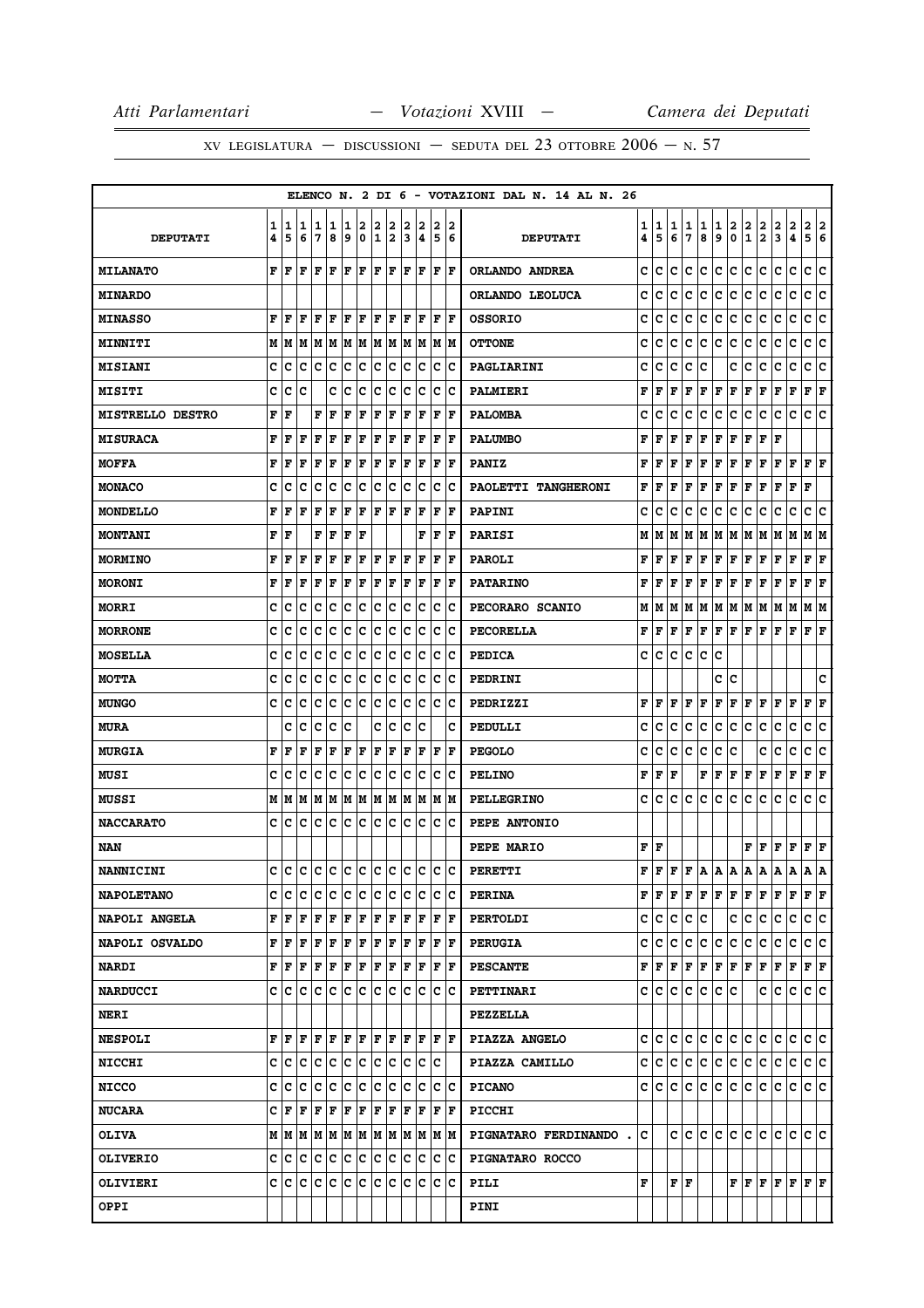|                      |        |                                                                                                                                                                                                                                                                                                                                                                                                                                                                                            |             |        |         |        |                      |        |                               |        |        |                                 |                        | ELENCO N. 2 DI 6 - VOTAZIONI DAL N. 14 AL N. 26 |                        |                                           |        |        |        |                       |        |               |                                                                             |        |                     |                           |     |
|----------------------|--------|--------------------------------------------------------------------------------------------------------------------------------------------------------------------------------------------------------------------------------------------------------------------------------------------------------------------------------------------------------------------------------------------------------------------------------------------------------------------------------------------|-------------|--------|---------|--------|----------------------|--------|-------------------------------|--------|--------|---------------------------------|------------------------|-------------------------------------------------|------------------------|-------------------------------------------|--------|--------|--------|-----------------------|--------|---------------|-----------------------------------------------------------------------------|--------|---------------------|---------------------------|-----|
| <b>DEPUTATI</b>      | 1<br>4 | 1<br>5                                                                                                                                                                                                                                                                                                                                                                                                                                                                                     | 11<br>6     | 1<br>7 | 11<br>8 | 1<br>9 | 2<br>$\mathbf 0$     | 2<br>1 | 2<br>2                        | 2<br>3 | 2<br>4 | 2<br>5                          | 12<br>6                | <b>DEPUTATI</b>                                 | 1<br>4                 | 1<br>5                                    | 1<br>6 | 1<br>7 | 1<br>8 | 1<br>9                | 2<br>0 | $\frac{2}{1}$ | $\frac{2}{2}$                                                               | 2<br>3 | $\overline{a}$<br>4 | 2 2<br>5 6                |     |
| <b>PINOTTI</b>       |        | c c                                                                                                                                                                                                                                                                                                                                                                                                                                                                                        | $ {\bf c} $ | c c    |         | c      | lc.                  |        | c                             | c      | c      |                                 | $ {\bf c}\, {\bf c}\>$ | <b>RONCONI</b>                                  |                        |                                           | F A    | A      | A      | A   A                 |        | A   A         |                                                                             | A   A  |                     | A  A                      |     |
| <b>PIRO</b>          | C      | c                                                                                                                                                                                                                                                                                                                                                                                                                                                                                          | ١c          | Ιc     | Ιc      | Ιc     | lc.                  | lc     | lc.                           | lc.    | Iс     | lc.                             | Iс                     | <b>ROSITANI</b>                                 | F                      | F                                         | F      | F      | F      | $\mathbf F$           | F      | F             | F                                                                           | F      | F                   | F F                       |     |
| <b>PISACANE</b>      |        |                                                                                                                                                                                                                                                                                                                                                                                                                                                                                            |             |        |         |        |                      |        |                               |        |        |                                 |                        | ROSSI LUCIANO                                   | F                      | F                                         | F      | F      | F      | $\mathbf F$           | F      | F             | F                                                                           | F      | $\mathbf F$         | F                         | F   |
| <b>PISCITELLO</b>    |        | c c                                                                                                                                                                                                                                                                                                                                                                                                                                                                                        | ∣c          | c c    |         |        |                      |        | c c c c                       |        | c c    |                                 | c c                    | ROSSI NICOLA                                    | c                      | c                                         | c      | c      | c      | c                     | c      | c             | c                                                                           | c      | c                   | c c                       |     |
| <b>PISICCHIO</b>     | C      | c                                                                                                                                                                                                                                                                                                                                                                                                                                                                                          | c           | с      | c       | Iс     | c                    | c      | c                             | c      | Ιc     | с                               | Ιc                     | <b>ROSSI GASPARRINI</b>                         | c                      | с                                         | c      | c      | с      | c                     | с      | с             | c                                                                           | с      | с                   | c                         | Iс  |
| <b>PIZZOLANTE</b>    | F      | l F                                                                                                                                                                                                                                                                                                                                                                                                                                                                                        | F           | F      | F       | F      | F                    | F      | F                             | F      | F      | $\mathbf F$                     | F                      | <b>ROSSO</b>                                    | F                      | l F                                       | F      | F      | F      | F                     | F      | F             | F                                                                           | F      | F                   | $ {\bf F}  {\bf F} $      |     |
| <b>POLETTI</b>       | c      | Iс                                                                                                                                                                                                                                                                                                                                                                                                                                                                                         | c           | Iс     | c       | c      | c                    | c      | c                             | c      | c      | $\mathbf C$                     | c                      | <b>ROTONDO</b>                                  | c                      | c                                         | c      | c      | с      | c                     | c      | с             | c                                                                           | c      | c                   | c                         | ∣c  |
| <b>POLLASTRINI</b>   |        | МM                                                                                                                                                                                                                                                                                                                                                                                                                                                                                         | M           |        | MM      |        | M M                  |        | M M                           |        | M M    |                                 | M  M                   | <b>RUGGERI</b>                                  | C                      | c                                         | c      | c      | c      | $\mathtt{C}$          | c      | c             | c                                                                           | c      | $\mathbf C$         | c                         | c   |
| <b>PONZO</b>         | F      | l F                                                                                                                                                                                                                                                                                                                                                                                                                                                                                        | F           | lF.    | F       | F      | F                    | F      | F                             | F      | lF.    | F                               | ١F                     | <b>RUGGHIA</b>                                  | c                      | c                                         | c      | c      | c      | c                     | c      | c             | c                                                                           | c      | c                   | c                         | ∣c  |
| <b>PORCU</b>         |        |                                                                                                                                                                                                                                                                                                                                                                                                                                                                                            |             |        |         |        |                      |        |                               |        |        |                                 |                        | <b>RUSCONI</b>                                  | c                      | c                                         | c      | c      | c      | $\mathbf{C}$          | c      | c             | c                                                                           | c      | c                   | c                         | c   |
| <b>PORETTI</b>       | c      | Iс                                                                                                                                                                                                                                                                                                                                                                                                                                                                                         | lc.         |        |         |        |                      |        | c c c c c c c                 |        | c c    |                                 | c c                    | <b>RUSSO FRANCO</b>                             | c                      | c                                         | c      | c      | c      | $\mathbf c$           | c      | c             | c                                                                           | c      | c                   | c c                       |     |
| <b>PORFIDIA</b>      | C      | C                                                                                                                                                                                                                                                                                                                                                                                                                                                                                          | c           | Iс     | Iс      | Iс     | Iс                   | Ιc     | Iс                            | Iс     | Ιc     | c                               | Ιc                     | RUSSO PAOLO                                     |                        |                                           |        |        |        |                       |        |               |                                                                             |        |                     |                           |     |
| <b>POTTINO</b>       |        |                                                                                                                                                                                                                                                                                                                                                                                                                                                                                            |             |        |         |        |                      |        |                               |        |        |                                 |                        | <b>RUTA</b>                                     |                        |                                           |        |        |        |                       |        |               |                                                                             |        |                     |                           |     |
| <b>PRESTIGIACOMO</b> | F      | l F                                                                                                                                                                                                                                                                                                                                                                                                                                                                                        | ΙF          | l F    | ΙF      | F      | lF.                  | F      | lF.                           | lF.    | lF.    | l F                             | ١F                     | <b>RUTELLI</b>                                  |                        |                                           |        |        |        |                       |        |               | $M$   $M$   $M$   $M$   $M$   $M$   $M$   $M$   $M$   $M$   $M$   $M$   $M$ |        |                     |                           |     |
| <b>PREVITI</b>       |        |                                                                                                                                                                                                                                                                                                                                                                                                                                                                                            |             |        |         |        |                      |        |                               |        |        |                                 |                        | <b>RUVOLO</b>                                   | F                      | F                                         | A      | Α      | A      | A                     | A      | A             | A                                                                           | Α      | A                   |                           | A   |
| <b>PRODI</b>         |        | M   M   M                                                                                                                                                                                                                                                                                                                                                                                                                                                                                  |             |        |         |        |                      |        | IM IM IM IM IM IM IM          |        |        |                                 | IM IM                  | <b>SAGLIA</b>                                   | ${\bf F} \mid {\bf F}$ |                                           |        |        | FF     | F                     | F      | F F           |                                                                             | F      | F                   | $ {\bf F}  {\bf F} $      |     |
| PROIETTI COSIMI      | F      | l F                                                                                                                                                                                                                                                                                                                                                                                                                                                                                        | F           | F      | F       | F      | F                    | F      | F                             | F      | F      | F                               | ١F                     | <b>SALERNO</b>                                  |                        |                                           |        |        |        |                       |        |               |                                                                             |        |                     |                           |     |
| <b>PROVERA</b>       | c      | lc                                                                                                                                                                                                                                                                                                                                                                                                                                                                                         | lc.         | c      | ∣c      | lc.    | c                    |        | c c                           | lc.    | Ιc     | c                               | Iс                     | <b>SAMPERI</b>                                  | c                      | c                                         | lc.    | c      | c      | $\mathbf c$           | c      | c.            | c                                                                           | lc.    | lc.                 | c c                       |     |
| <b>QUARTIANI</b>     | c      | c                                                                                                                                                                                                                                                                                                                                                                                                                                                                                          | c           | с      | c       | c      | c                    | Ιc     | с                             |        | c      | c                               | Ιc                     | <b>SANGA</b>                                    | c                      | C                                         |        | c      | с      | c                     | c      | c             | c                                                                           | c      |                     | c                         | c   |
| <b>RAISI</b>         | F      | l F                                                                                                                                                                                                                                                                                                                                                                                                                                                                                        |             | F      |         | F      |                      |        | F                             | F      | F      | $\mathbf F$                     | ١F                     | <b>SANNA</b>                                    | c                      | c                                         | c      | c      | c      | c                     | c      | c             | c                                                                           |        | c                   | c                         | lc. |
| <b>RAITI</b>         | C      | c                                                                                                                                                                                                                                                                                                                                                                                                                                                                                          | c           | c      | lc      | lc.    | c                    | lc     | c                             | C      | lc     | $\mathbf c$                     | lc                     | <b>SANTAGATA</b>                                | М                      | M                                         | M      | М      | M      | M                     | M      | M             | M                                                                           | M      | M                   | MM                        |     |
| <b>RAMPELLI</b>      | F      | F                                                                                                                                                                                                                                                                                                                                                                                                                                                                                          | F           | F      | F       | F      | F                    | F      | F                             | F      | F      | F                               | ١F                     | <b>SANTELLI</b>                                 | F                      | F                                         | F      | F      | F      | $\mathbf F$           | F      | F             | F                                                                           | F      | F                   | ${\bf F} \,   \, {\bf F}$ |     |
| <b>RAMPI</b>         | c      | C                                                                                                                                                                                                                                                                                                                                                                                                                                                                                          | Iс          | Ιc     | Ιc      | c      | c                    | c      | ∣c                            | lc.    | Iс     | Iс                              | Iс                     | <b>SANZA</b>                                    | F                      | F                                         | F      | F      | F      | F                     | F      |               | F                                                                           | F      | F                   | $ {\bf F}  {\bf F} $      |     |
| <b>RANIERI</b>       |        | мIм                                                                                                                                                                                                                                                                                                                                                                                                                                                                                        |             | M M    |         |        |                      |        | IM IM IM IM IM IM             |        |        | lм                              | lМ                     | <b>SASSO</b>                                    | c                      | c                                         | c      | c      | c      | c                     | c      | c             | c                                                                           | c      | c                   | c                         | c   |
| <b>RAO</b>           |        |                                                                                                                                                                                                                                                                                                                                                                                                                                                                                            |             |        |         |        |                      |        |                               |        |        |                                 |                        | <b>SATTA</b>                                    | c                      | с                                         | c      | c      | c      | c                     | c      | c             | c                                                                           | c      | c                   | c c                       |     |
| <b>RAVETTO</b>       | F      | ١F                                                                                                                                                                                                                                                                                                                                                                                                                                                                                         |             |        |         |        |                      |        | F   F   F   F   F   F   F   F |        |        | lF.                             | lF.                    | <b>SCAJOLA</b>                                  | м                      | lм                                        |        |        |        | M   M   M   M   M   M |        |               |                                                                             | M      | lм                  | M M                       |     |
| <b>RAZZI</b>         |        | c c c c c c c c c c                                                                                                                                                                                                                                                                                                                                                                                                                                                                        |             |        |         |        |                      |        |                               |        | c c    |                                 | c c                    | <b>SCALIA</b>                                   |                        | F                                         |        |        |        |                       |        | F             |                                                                             |        |                     |                           |     |
| <b>REALACCI</b>      |        | c c c c c c c c c c c                                                                                                                                                                                                                                                                                                                                                                                                                                                                      |             |        |         |        |                      |        |                               |        | c c    | Iс                              | ΙC                     | <b>SCHIETROMA</b>                               | C                      | c                                         | c      |        | c c    | c.                    | lc.    | C             | lc.                                                                         | c      | lc.                 | c c                       |     |
| <b>REINA</b>         |        |                                                                                                                                                                                                                                                                                                                                                                                                                                                                                            |             |        |         |        |                      |        |                               |        |        |                                 |                        | <b>SCHIRRU</b>                                  | c                      | lc.                                       | с      |        |        | c                     |        | c             | lc.                                                                         | c      | lc.                 | c c                       |     |
| RICCI ANDREA         |        |                                                                                                                                                                                                                                                                                                                                                                                                                                                                                            |             |        |         |        |                      |        |                               |        |        | c c c c c c c c c c c c c c c c |                        | <b>SCOTTO</b>                                   | c                      |                                           |        | c c c  | c      | c.                    | c      | c.            | lc.                                                                         |        | c                   | c c                       |     |
| RICCI MARIO          |        | c  c  c  c  c  c  c  c  c                                                                                                                                                                                                                                                                                                                                                                                                                                                                  |             |        |         |        |                      |        |                               |        | c c    |                                 | ∣c ∣c                  | <b>SERENI</b>                                   | c                      | c                                         | c      | c      | c      | c                     | c      | c             | c                                                                           | c      | c                   | c c                       |     |
| <b>RICEVUTO</b>      |        |                                                                                                                                                                                                                                                                                                                                                                                                                                                                                            |             |        |         |        |                      |        |                               |        |        |                                 |                        | <b>SERVODIO</b>                                 | c                      | c                                         | C      | с      | IС     | с                     | c      | c             | c                                                                           | c      | c                   | c c                       |     |
| <b>RIGONI</b>        |        |                                                                                                                                                                                                                                                                                                                                                                                                                                                                                            |             |        |         |        |                      |        |                               |        |        | MMMMMMMMMMMMMMM                 |                        | <b>SGOBIO</b>                                   | c                      | с                                         | c      | с      | с      | c                     | c      | с             | c                                                                           | c      | c                   | c c                       |     |
| <b>RIVOLTA</b>       |        | ${\bf F}$ $\bf  F $ $\bf F$ $\bf  F$                                                                                                                                                                                                                                                                                                                                                                                                                                                       |             |        |         |        | $ {\bf F}  {\bf F} $ | F F    |                               |        | F F    |                                 | F F                    | SILIQUINI                                       | F                      | F F                                       |        | F F    |        |                       | F F F  |               |                                                                             | c      | F                   | F F                       |     |
| <b>ROCCHI</b>        |        | c  c  c  c  c  c  c  c  c                                                                                                                                                                                                                                                                                                                                                                                                                                                                  |             |        |         |        |                      |        |                               |        | c c    | c c                             |                        | <b>SIMEONI</b>                                  |                        | ${\bf F} \,   \, {\bf F} \,   \, {\bf F}$ |        |        |        | F F F F               |        | F F           |                                                                             | F      | F                   | $F$ $\bf{F}$              |     |
| <b>ROMAGNOLI</b>     |        |                                                                                                                                                                                                                                                                                                                                                                                                                                                                                            |             |        |         |        |                      |        |                               |        |        |                                 |                        | <b>SINISCALCHI</b>                              | c                      | IC.                                       | с      | c      | c      | c.                    | c      | lc.           | Iс                                                                          | c      | c                   | c c                       |     |
| <b>ROMANI</b>        |        |                                                                                                                                                                                                                                                                                                                                                                                                                                                                                            |             |        |         |        |                      |        |                               |        |        |                                 |                        | <b>SIRCANA</b>                                  |                        | c c c                                     |        | ∣c∶    | lc.    | c.                    | c      | c.            | lc.                                                                         | lc.    | lc.                 | c c                       |     |
| <b>ROMANO</b>        |        |                                                                                                                                                                                                                                                                                                                                                                                                                                                                                            |             |        |         |        |                      |        |                               |        |        |                                 |                        | <b>SMERIGLIO</b>                                | c                      | lc.                                       | lc.    | c      | с      | c.                    | c      | lc.           | IС                                                                          | с      | С                   | c c                       |     |
| <b>ROMELE</b>        |        | ${\bf F}\, \, {\bf F}\, \, {\bf F}\, \, {\bf F}\, \, {\bf F}\, \, {\bf F}\, \, {\bf F}\, \, {\bf F}\, \, {\bf F}\, \, {\bf F}\, \, {\bf F}\,$                                                                                                                                                                                                                                                                                                                                              |             |        |         |        |                      |        |                               |        |        |                                 | $ {\bf F}  {\bf F} $   | SOFFRITTI                                       |                        | C C C                                     |        |        | c c    | c.                    | c      | C.            | c                                                                           | c      | c.                  | c c                       |     |
| <b>RONCHI</b>        |        | $\mathbf{F} \left  \mathbf{F} \right. \left  \mathbf{F} \right. \left  \mathbf{F} \right. \left  \mathbf{F} \right. \left  \mathbf{F} \right. \left  \mathbf{F} \right. \left  \mathbf{F} \right. \left  \mathbf{F} \right. \left  \mathbf{F} \right. \left  \mathbf{F} \right. \left  \mathbf{F} \right. \left  \mathbf{F} \right. \left  \mathbf{F} \right. \left  \mathbf{F} \right. \left  \mathbf{F} \right. \left  \mathbf{F} \right. \left  \mathbf{F} \right. \left  \mathbf{F} \$ |             |        |         |        |                      |        | F                             | F      | lF.    | lF.                             | ١F                     | <b>SORO</b>                                     |                        |                                           |        |        |        | c c c c c c c c       |        | c c           |                                                                             | c      | lc.                 | c c                       |     |